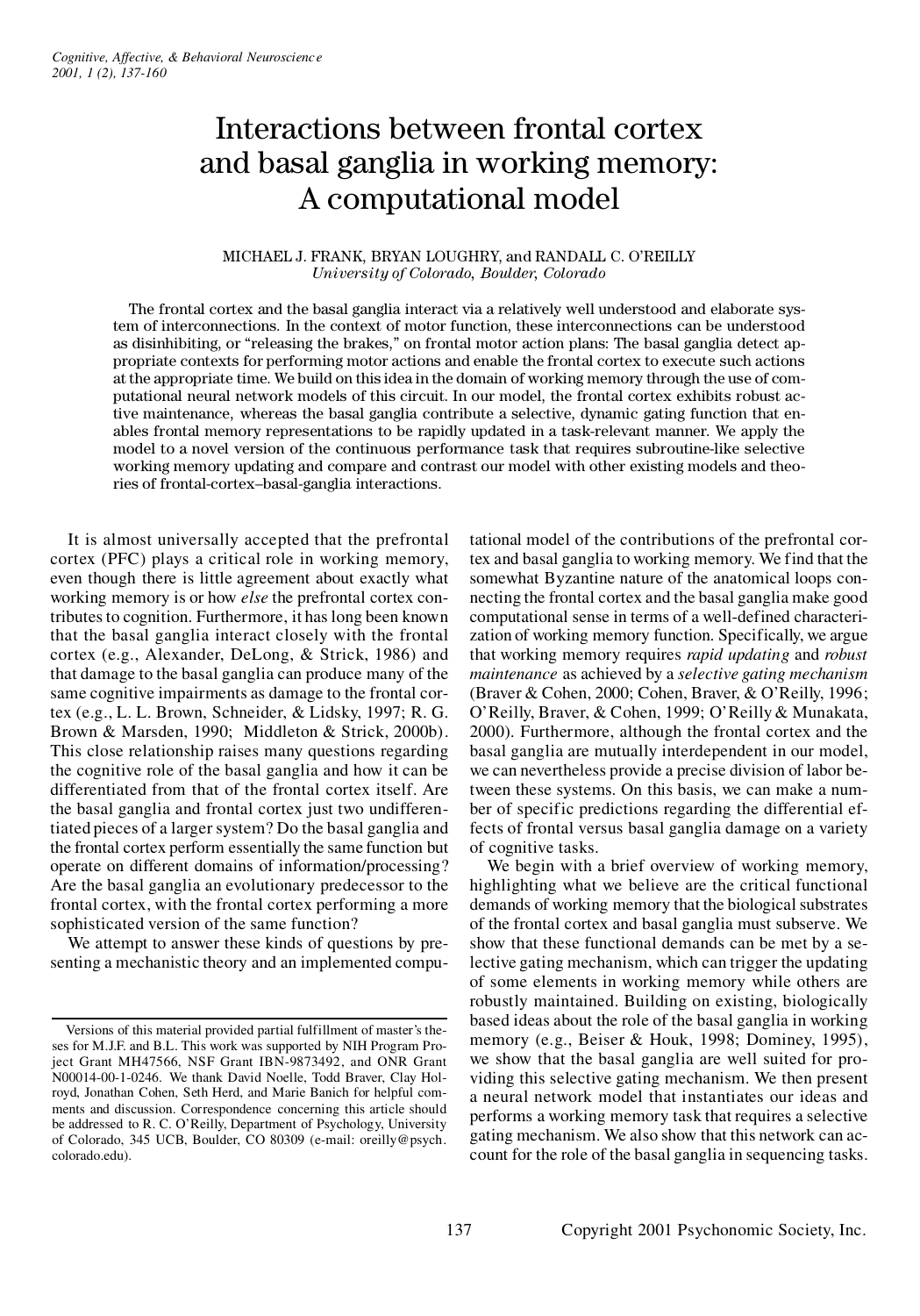We conclude by discussing the relationship between this model and other existing models of the basal-ganglia– frontal-cortex system.

## **WORKING MEMORY**

*Working memory* can be defined as an active system for temporarily storing and manipulating information needed for the execution of complex cognitive tasks (Bad deley, 1986). For example, this kind of memory is clearly important for performing mental arithmetic (e.g., multi plying  $42 \times 17$ )—one must maintain subsets of the problem (e.g.,  $7 \times 2$ ) and store partial products (e.g., 14) while maintaining the original problem as well (e.g., 42) and 17; see e.g., Tsung & Cottrell, 1993). It is also useful in problem solving (maintaining and updating goals and subgoals, imagined consequences of actions, etc.), lan guage comprehension (keeping track of many levels of discourse, using prior interpretations to correctly interpret subsequent passages, etc.), and many other cognitive activities (see Miyake & Shah, 1999, for a recent survey).

From a neural perspective, one can identify working memory with the maintenance and updating of information encoded in the active firing of neurons (*activationbased memory*; see e.g., Fuster, 1989; Goldman-Rakic, 1987). It has long been known that the PFC exhibits this kind of sustained active firing over delays (e.g., Funahashi, Bruce, & Goldman-Rakic, 1989; Fuster & Alexander, 1971; Kubota & Niki, 1971; Miller, Erickson, & Desi mone, 1996; Miyashita & Chang, 1988). Such findings support the idea that the PFC is important for active maintenance of information in working memory.

The properties of this activation-based memory can be understood by contrasting them with more long-term kinds of memories that are stored in the synaptic connections between neurons (*weight-based memory*; Cohen et al., 1996; Munakata, 1998; O'Reilly et al., 1999; O'Reilly & Mu nakata, 2000). Activation-based memories have a num ber of advantages, relative to weight-based memories. For example, activation-based memories can be rapidly up dated just by changing the activation state of a set of neurons. In contrast, changing weights requires structural changes in neural connectivity, which can be much slower. Also, information maintained in an active state is directly accessible to other parts of the brain (i.e., as a constant propagation of activation signals to all connected neurons), whereas synaptic changes only directly affect the neuron on the receiving end of the connection, and then only when the sending neuron is activated. In more fa miliar terms, activation-based memories are like sending a message via broadcast radio signal, whereas weight based memories are like sending a letter in the mail.

These mechanistic properties of activation-based memories coincide well with oft-discussed characteristics of information maintained in working memory. Specifically, working memory is used for processing because it can be rapidly updated to reflect the ongoing products and demands of processing, and it is generally consciously ac cessible and can be described in a verbal protocol (e.g.,

Miyake & Shah, 1999). Furthermore, the active nature of working memory provides a natural mechanism for *cognitive control* (also known as *task-based attention*), where top-down activation can influence processing elsewhere to achieve task-relevant objectives (Cohen, Dunbar, & McClelland, 1990; Cohen & O'Reilly, 1996; O'Reilly et al., 1999). Thus, working memory and cognitive control can be seen as two different manifestations of the same underlying mechanism of actively maintained information. Of course, these manifestations function in differ ent ways in different tasks and, thus, are not the same *psychological* construct, but both can be subserved by a common mechanism.

However, with these advantages of activation-based memories there are also concomitant disadvantages. For example, because these memories do not involve structural changes, they are transient and, therefore, do not pro vide a suitable basis for long-term memories. Also, be cause information is encoded by the activation states of neurons, the capacity of these memories scales as a function of the number of neurons, whereas the capacity of weight-based memories scales as a function of the number of synaptic connections, which is much larger.

Because of this fundamental tradeoff between activation and weight-based memory mechanisms, it makes sense that the brain would have evolved two different specialized systems to obtain the best of both types of memory. This is particularly true if there are specific mechanistic specializations that are needed to make each type of mem ory work better. There has been considerable discussion along these lines of the ways in which the neural structure of the hippocampus is optimized for subserving a particular kind of weight-based memory (e.g., McClelland, McNaughton, & O'Reilly, 1995; O'Reilly & Mc- Clelland, 1994; O'Reilly & Rudy, 2000, 2001). Similarly, this paper represents the further development of a line of thinking about the ways in which the frontal cortex is specialized to subserve activation-based memory (Braver & Cohen, 2000; Cohen et al., 1996; O'Reilly et al., 1999). In the next section, we will introduce a specific working memory task that exemplifies the functional specializations needed to support effective activation based memories, and we then proceed to explore how the biology of the frontal-cortex–basal-ganglia system is spe cialized to achieve these functions.

#### **Working Memory Functional Demands**

The A–X version of the continuous performance task (CPT–AX) is a standard working memory task that has been extensively studied in humans (Braver & Cohen, 2000; Cohen et al., 1997). The subject is presented with sequential letter stimuli (A, X, B, Y) and is asked to detect the specific sequence of an A followed by an X by pushing the right button. All other combinations (A–Y, B–X, B–Y) should be responded to with a left button push. This task requires a relatively simple form of working memory, where the prior stimulus must be maintained over a delay until the next stimulus appears, so that one can discriminate the target from the nontarget sequences. We have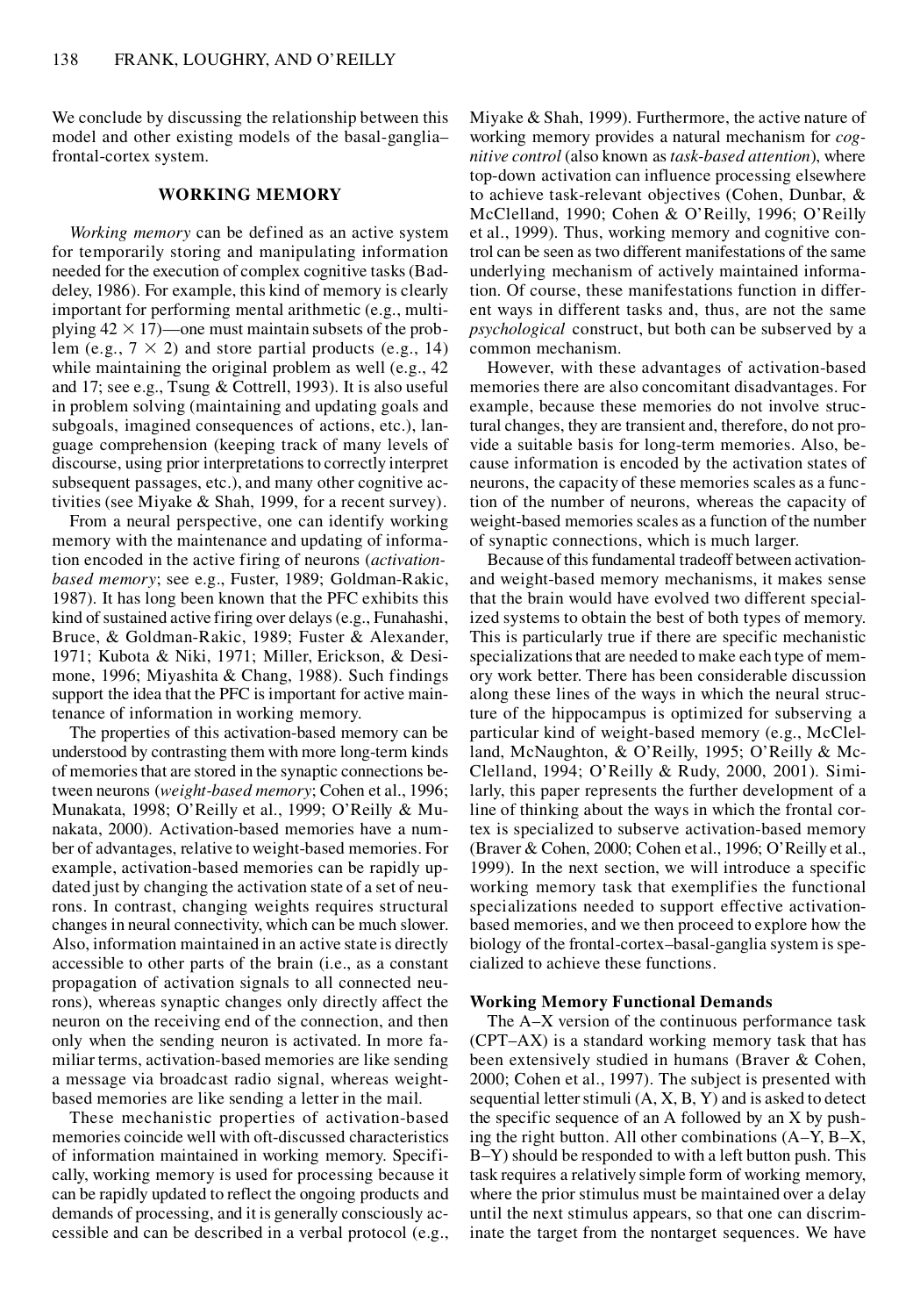

**Figure 1. The 1–2–AX version of the continuous performance task. Stimuli are presented one at a time in a sequence, and the subject must respond by pressing the right key (R) to the target sequence; otherwise, a left key is pressed. If the subject last saw a 1, the target sequence is an A followed by an X. If a 2 was last seen, then the target is a B followed by a Y. Distractor stimuli (e.g., 3, C, Z) may be presented at any point in a sequence and are to be ignored. Shown is an example sequence of stimuli and the cor rect responses, emphasizing the inner- and outer-loop nature of the memory demands (maintaining the task stimuli [1 or 2] is an outer loop, whereas maintaining the prior stimulus of a sequence is an inner loop).**

devised an extension of this task that places somewhat more demands on the working memory system. In this extension, which we call the 1–2–AX task (Figure 1), the target sequence varies depending on prior *task demand* stimuli (a 1 or a 2). Specifically, if the subject last saw a 1, the target sequence is A–X. However, if the subject last saw a 2, the target sequence is  $B-Y<sup>1</sup>$ . Thus, the task demand stimuli define an *outer loop* of active maintenance (maintenance of task demands), within which there can be a number of *inner loops* of active maintenance for the A–X level sequences.

The full 1–2–AX task places three critical functional demands on the working memory system.

1. *Rapid updating*. As each stimulus comes in, it must be rapidly encoded in working memory (e.g., one-trial updating, which is not easily achieved in weight-based memory).

2. *Robust maintenance*. The task demand stimuli (1 or 2) in the outer loop must be maintained in the face of interference from ongoing processing of inner loop stim uli and irrelevant distractors.

3. *Selective updating*. Only some elements of working memory should be updated at any given time, while oth ers are maintained. For example, in the inner loop, As and Xs (etc.) should be updated while the task demand stim ulus (1 or 2) is maintained.

One can obtain some important theoretical leverage by noting that the first two of these functional demands are directly in conflict with each other, when viewed in terms of standard neural processing mechanisms (Braver & Cohen, 2000; Cohen et al., 1996; O'Reilly et al., 1999; O'Reilly & Munakata, 2000). Specifically, rapid updating can be achieved by making the connections between stimulus input and working memory representations strong, but this directly impairs robust maintenance, since such strong connections would allow stimuli to interfere with ongoing maintenance. This conflict can be re solved by using an active *gating* mechanism (Cohen et al., 1996; Hochreiter & Schmidhuber, 1997).

#### **Gating**

An active gating mechanism dynamically regulates the influence of incoming stimuli on the working mem ory system (Figure 2). When the gate is open, stimulus information is allowed to flow strongly into the working memory system, thereby achieving rapid updating. When the gate is closed, stimulus information does not strongly influence working memory, thereby allowing robust maintenance in the face of ongoing processing. The com putational power of such a gating mechanism has been demonstrated in the LSTM model of Hochreiter and Schmidhuber (1997), which is based on error backpropagation mechanisms and has not been related to brain function, and in more biologically based models by Braver and Cohen (2000) and O'Reilly and Munakata (2000).

These existing biologically based models provide the point of departure for the present model. These models were based on the idea that the neuromodulator *dopamine* can perform the gating function by transiently strength ening the efficacy of other cortical inputs to the frontal cortex. Thus, when dopamine release is phasically ele vated, as has been shown in a number of neural recordings (e.g., Schultz, Apicella, & Ljungberg, 1993), working memory can be updated. Furthermore, these models incorporate the intriguing idea that the same factors that drive dopamine spikes for learning (e.g., Montague, Dayan, & Sejnowski, 1996) should also be appropriate for driving working memory updating. Specifically, working memory should be updated whenever a stimulus trig gers an enhanced prediction of future reward. However, an important limitation of these models comes from the fact that dopamine release is relatively global; large areas



**Figure 2. Illustration of active gating. When the gate is open, sensory input can rapidly update working memory (e.g., allowing one to store a phone number), but when it is closed, it cannot, thereby preventing other distracting information (e.g., an irrele vant phone number) from interfering with the maintenance of previously stored information.**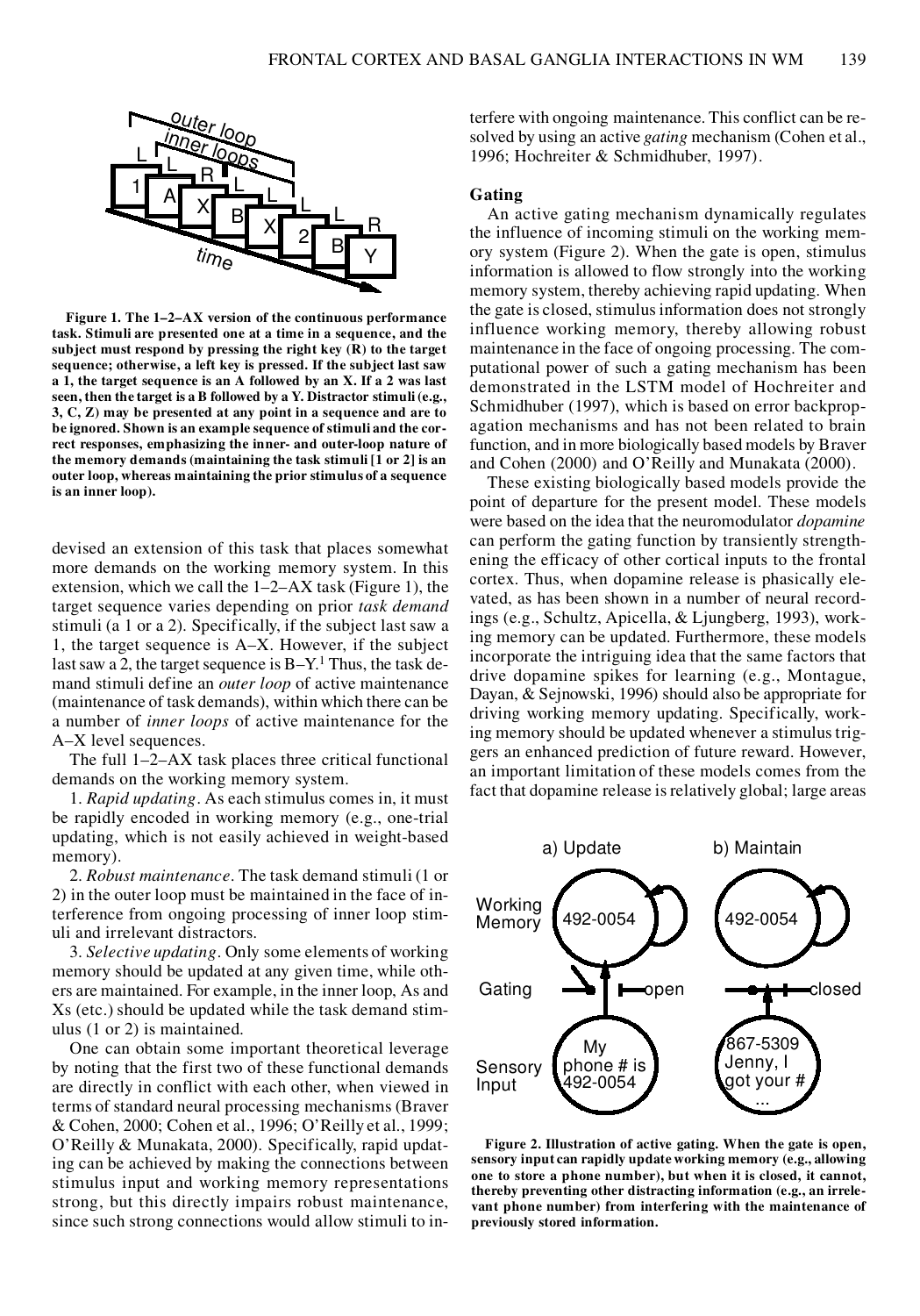

**Figure 3. Schematic diagram of the major structures of the basal ganglia and their connectivity with the frontal cortex in the rat (A) and human (B). GP, globus pallidus; GPi, GP internal seg ment; GPe, GP external segment; SNr, substantia nigra pars reticulata; EP, entopeduncular nucleus; STN, subthalamic nu cleus. Numbers indicate total numbers of neurons within each structure. Note that the EP in rodents is generally considered homologous to the GPi in primates, and the GP in rodents is ho mologous to the GPe in primates. From "Basal Ganglia: Structure and Computations," by J. Wickens, 1997,** *Network: Computation in Neural Systems***,** *8***, p. R79. Copyright 1997 by IOP Publishing Ltd. Reprinted with permission.**

of the PFC would therefore receive the same gating sig nal. In short, a dopamine-based gating mechanism does not support the *selective*updating functional demand listed above, where some working memory representations are updated as others are being robustly maintained. Therefore, the present model explores the possibility that the basal ganglia can provide this selective gating mechanism, as will be described next.

## **THE BASAL GANGLIA AS A SELECTIVE GATING MECHANISM**

Our model is based directly on a few critical features of the basal-ganglia–frontal-cortex system, which we re view here. Figures 3 and 4 show schematic diagrams of the relevant circuitry. At the largest scale, one can see a number of *parallel loops* from the frontal cortex to the striatum (also called the neostriatum, consisting of the caudate nucleus, putamen, and nucleus accumbens) to the globus pallidus internal segment (GPi) or substantia nigra pars reticulata (SNr) and then on to the thalamus, finally projecting back up in the frontal cortex (Alexander et al., 1986). The GPi and SNr circuits are functionally analo gous (although they have different subcortical targets), so we consider them as one functional entity. Both the frontal cortex and the striatum also receive inputs from various areas of the posterior/sensory cortex. There are also other pathways within the basal ganglia involving the external segment of the globus pallidus and the subthalamic nu cleus that we see as having a role in learning but are not re quired for the basic gating operation of the network; these other circuits only project through the GPi/SNr to affect frontal function.

The critical aspect of this circuit for gating is that the striatal projections to the GPi/SNr and from the GPi/SNr to the thalamus are *inhibitory*. Furthermore, the GPi/SNr neurons are *tonically active*, meaning that in the absence of any other activity, the thalamic neurons are inhibited by constant firing of GPi/SNr neurons. Therefore, when the striatal neurons fire, they serve to *disinhibit* the thalamic neurons (Chevalier & Deniau, 1990; Deniau & Chevalier, 1985). As was emphasized by Chevalier and Deniau (and was suggested earlier by others; Neafsey, Hull, & Buchwald, 1978; Schneider, 1987), this disinhi bition produces a *gating* function (this is literally the term they used): It *enables* other functions to take place but does not directly *cause* them to occur, as a direct excitatory connection would. Chevalier and Deniau review a range of findings from the motor control domain, showing that the activation of striatal neurons enables, but does not directly cause, subsequent motor movements.

In short, one can think of the overall influence of the basal ganglia on the frontal cortex as "releasing the brakes" for motor actions and other functions. Put another way, the basal ganglia are important for *initiating* motor movements, but not for determining the detailed properties of these movements (e.g., Bullock & Grossberg, 1988; Chevalier & Deniau, 1990; Hikosaka, 1989; Passingham, 1993). Clearly, this disinhibitory gating in the motor do main could easily be extended to gating in the working memory domain. Indeed, this suggestion was made by Chevalier and Deniau in generalizing their ideas from the motor domain to the cognitive one. Subsequently, sev eral theories and computational models have included variations of this idea (Alexander, Crutcher, & DeLong, 1990; Beiser & Houk, 1998; Dominey, 1995; Dominey & Arbib, 1992; Gelfand, Gullapalli, Johnson, Raye, & Hen derson, 1997; Goldman-Rakic & Friedman, 1991; Houk & Wise, 1995). Thus, we find a striking convergence between the functionally motivated gating ideas we pre sented earlier and similar ideas developed more from a bottom-up consideration of the biological properties of the basal-ganglia–frontal-cortex system.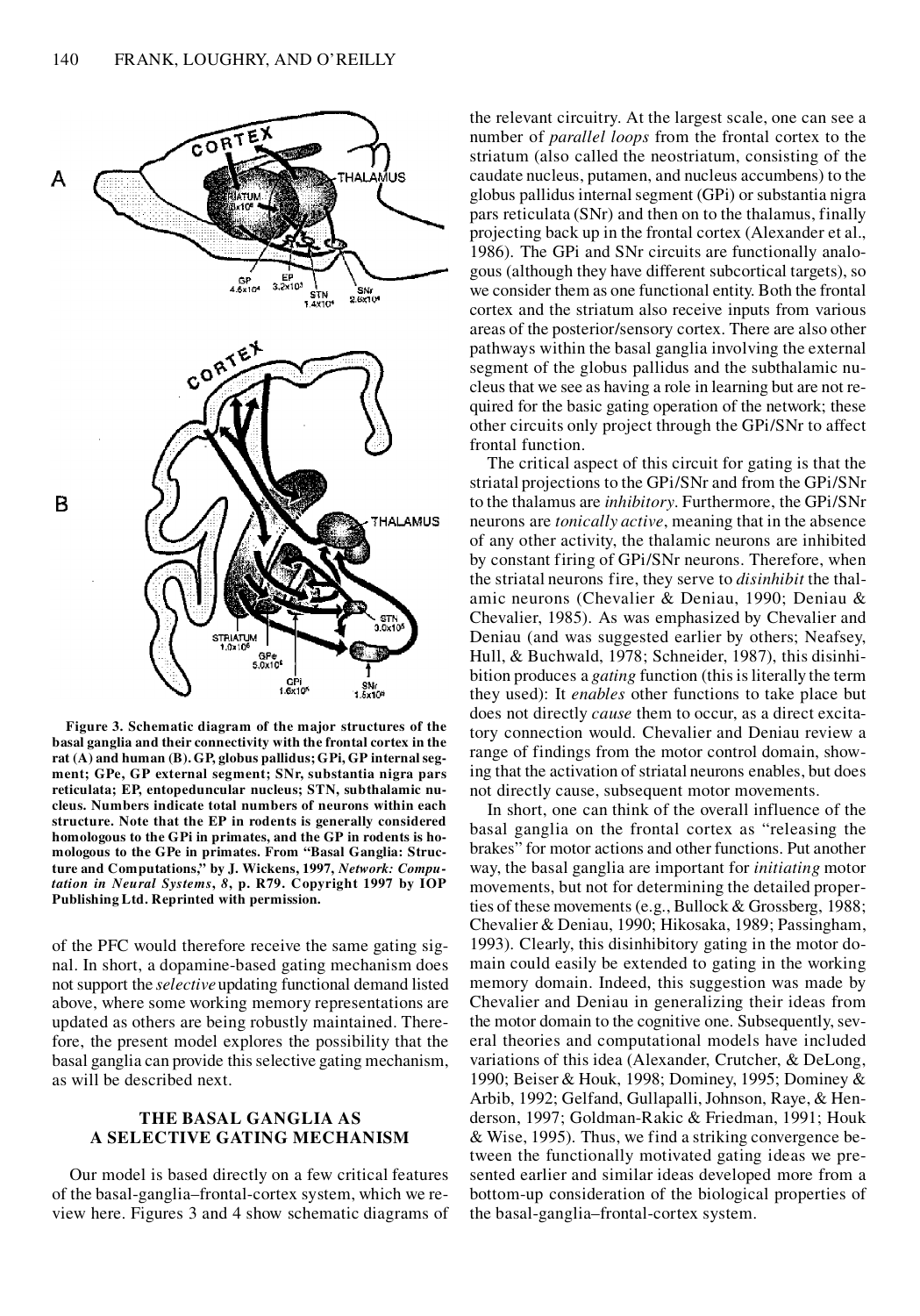

**Figure 4. The basal ganglia (striatum, globus pallidus, and thalamus) are inter connected with the frontal cortex through a series of parallel loops. Excitatory con nections are in solid lines, and inhibitory ones are in dashed lines. The frontal cortex projects excitatory connections to the striatum, which then projects inhibition to the globus pallidus internal segment (GPi) or the substantia nigra pars reticulata (SNr), which again project inhibition to nuclei in the thalamus, which are reciprocally interconnected with the frontal cortex. Because GPi/SNr neurons are tonically active, they are constantly inhibiting the thalamus, except when the striatum fires and disinhibits the thalamus. This disinhibition provides a modulatory or gating-like function.**

Specifically, in the context of the working memory functions of the frontal cortex, our model is based on the idea that the basal ganglia are important for *initiating the storage of new memories*. In other words, the disinhibition of the thalamocortical loops by the basal ganglia results in the opening of the gate into working memory, resulting in rapid updating. In the absence of striatal firing, this gate remains closed, and the frontal cortex maintains existing information. Critically, the basal ganglia can pro vide a *selective* gating mechanism because of the many parallel loops. Although the original neuroanatomical studies suggested that there are around five such loops (Alexander et al., 1986), it is likely that the anatomy can support many more subloops within these larger scale loops (e.g., Beiser & Houk, 1998), meaning that relatively fine-grained selective control of working memory is pos sible. We will discuss this in greater detail later.

To summarize, at least at this general level, it appears that the basal ganglia can provide exactly the kind of selective gating mechanism that our functional analysis of working memory requires. Our detailed hypotheses re garding the selective gating mechanisms of this system are specified in the following sections.

# **Details of Active Maintenance and the Gating Mechanism**

We begin with a discussion of the mechanisms of active maintenance in the frontal cortex, which then con strain the operation of the gating mechanism provided by the basal ganglia.

Perhaps the most obvious means of achieving the kinds of actively maintained neural firing observed in PFC neurons using basic neural mechanisms is to have *re-* *current excitation* among frontal neurons, resulting in *attractor states* that persist over time (e.g., Braver & Cohen, 2000; Dehaene & Changeux, 1989; Moody, Wise, di Pellegrino, & Zipser, 1998; O'Reilly & Munakata, 2000; Seung, 1998; Zipser, Kehoe, Littlewort, & Fuster, 1993). With this kind of mechanism, active maintenance is achieved because active neurons will provide further acti vation to themselves, perpetuating an activity state. Most of the extant theories/models of the basal ganglia role in working memory employ a variation of this type of maintenance, where the recurrent connections are between frontal neurons and the thalamus and back (Alexander et al., 1990; Beiser & Houk, 1998; Dominey, 1995; Dominey & Arbib, 1992; Gelfand et al., 1997; Goldman- Rakic & Friedman, 1991; Hikosaka, 1989; Houk &Wise, 1995; Taylor & Taylor, 2000). This form of recurrence is particularly convenient for enabling the basal ganglia to regulate the working memory circuits, since thalamic disinhibition would directly facilitate the flow of excitation through the thalamocortical loops.

However, it is unclear whether there are sufficient numbers of thalamic neurons, relative to frontal neurons, to support the full space of maintainable frontal representations. When a given thalamic neuron sends activation to the frontal cortex to support maintenance, its connectivity would have to uniquely support one particular representation, or part thereof; otherwise, the specificity of the maintained information would be lost. Therefore, the number of thalamic neurons would have to be on the same order as that of the frontal neurons, unless frontal representations are massively redundant. Recurrent connectivity within the frontal cortex itself avoids this problem. Furthermore, we are not aware of any definitive evidence suggesting that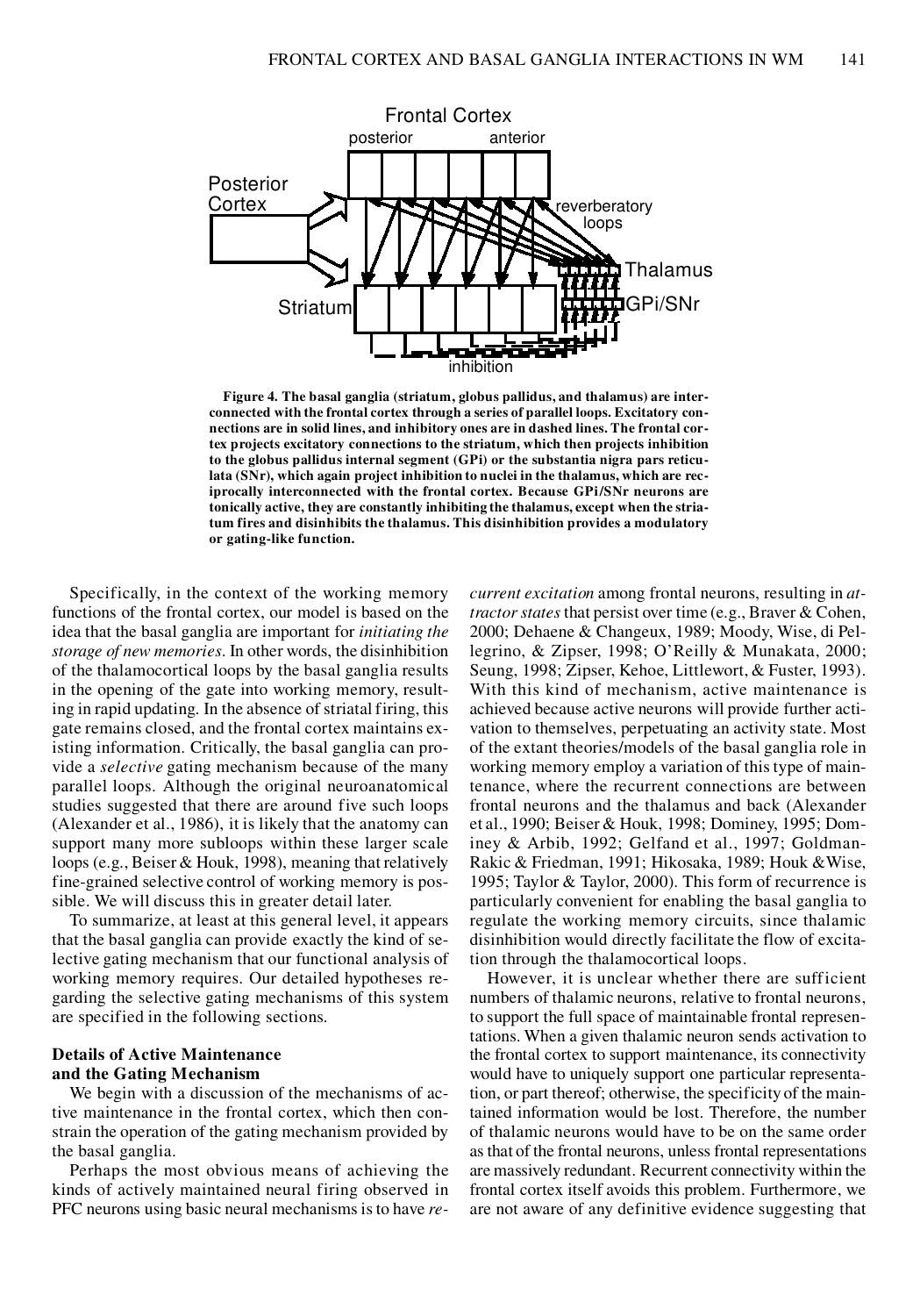these loops are indeed critical for active maintenance (e.g., showing that frontal active maintenance is eliminated with selective thalamic lesions, which is presumably a feasible experiment). Another issue with thalamocorti cally mediated recurrent loops is that they would gener ally require persistent disinhibition in the thalamus during the entire maintenance period (although see Beiser & Houk, 1998, for a way of avoiding this constraint). For these reasons, we are inclined to think in terms of intra cortical recurrent connectivity for supporting frontal maintenance.

Although it is intuitively appealing, the recurrence based mechanism has some important limitations stem ming from the fact that information maintenance is entirely dependent on the instantaneous activation state of the network. For example, it does not allow for the frontal cortex's exhibiting a transient, stimulus-driven activation state and then returning to maintaining some previously encoded information—the set of neurons that are most active at any given point in time will receive the strongest excitatory recurrent feedback and will, therefore, be what is maintained. If a transient stimulus activates frontal neurons above the level of previously maintained infor mation, this stimulus transient will displace the prior information as what is maintained.

This survival-of-the-most-active characteristic is often violated in recordings of prefrontal cortex neurons. For example, Miller et al. (1996) observed that frontal neurons will tend to be activated transiently when irrelevant stimuli are presented while monkeys are maintaining other task-relevant stimuli. During these stimulus tran sients, the neural firing for the maintained stimulus can be weaker than that for the irrelevant stimulus. After the irrelevant stimuli disappear, the frontal activation reverts to maintaining the task-relevant stimuli. We interpret this data as strongly suggesting that frontal neurons have some kind of *intrinsic* maintenance capabilities.2 This means that individual frontal neurons have some kind of intracellular "switch" that, when activated, provides these neurons with extra excitatory input that enhances their capacity to maintain signals in the absence of external input. Thus, this extra excitation enables maintaining neurons to recover their activation state after a stimulus transient: After the actual stimulus ceases to support its frontal representation, the neurons with intrinsic excitation will dominate.

There are a number of possible mechanisms that could support a switchable intrinsic maintenance capacity for frontal neurons (e.g., Dilmore, Gutkin, & Ermentrout, 1999; Durstewitz, Seamans, & Sejnowski, 2000b; Fellous, Wang, & Lisman, 1998; Gorelova & Yang, 2000; Lewis & O'Donnell, 2000; Wang, 1999). For example, Lewis and O'Donnell report clear evidence that, at least in an anesthetized preparation, prefrontal neurons exhibit bistability—they have *up* and *down* states. In the *up* state, neurons have a higher resting potential and can easily fire spikes. In the *down* state, the resting potential is more negative, and it is more difficult to fire spikes. A number

of different possible mechanisms are discussed by Lewis and O'Donnell that can produce these effects, including selective activation of excitatory ion channels in the *up* state (e.g.,  $Ca^{2+}$  or Na<sup>+</sup>) or selective activation of inhibitory K<sup>+</sup> ion channels in the *down* state.

Other mechanisms that involve intracellular switching but depend more on synaptic input have also been pro posed. These mechanisms take advantage of the properties of the NMDA receptor, which is activated both by synaptic input and by postsynaptic neuron depolarization and produces excitation through  $Ca^{2+}$  ions (Durstewitz, Kelc, & Gunturkun, 1999; Durstewitz, Seamans, & Sej nowski, 2000a; Fellous et al., 1998; Wang, 1999). In the model by Wang and colleagues, a switchable bistability emerges as a result of interactions between NMDA chan nels and the balance of excitatory and inhibitory inputs. In the model by Durstewitz and colleagues, dopamine modulates NMDA channels and inhibition to stabilize a set of active neurons and prevent interference from other neurons (via the inhibition). Consistent with these models, we think that recurrent excitation plays an important maintenance role, in addition to a switchable intrinsic maintenance capacity. As we will discuss below, recurrent excitation can provide a "default" maintenance function, and it is also important for magnifying and sustaining the effects of the intrinsic maintenance currents.

There are many complexities and unresolved issues with these maintenance mechanisms. For example, although dopamine clearly plays an important role in some of these mechanisms, it is not clear whether tonic levels present in awake animals would be sufficient to enable these mech anisms or whether phasic bursts of dopamine would be required. This can have implications for the gating mech anism, as we will discuss later. Despite the tentative nature of the empirical evidence, there are enough computational advantages to a switchable intrinsic maintenance capacity (as combined with a more conventional form of recurrent excitation) to compel us to use such a mecha nism in our model. Furthermore, we think the neurophysiological finding that working memory neurons recover their memory-based firing even after representing tran sient stimuli (as was reviewed above) makes a compelling empirical case for the presence of such mechanisms.

There are two primary computational advantages to a switchable intrinsic maintenance capacity. The first is that it imparts a significant degree of robustness on active maintenance, as has been documented in several models (e.g., Durstewitz et al., 2000a; Fellous et al., 1998). This robustness stems from the fact that intrinsic signals are not dependent on network dynamics, whereas spurious strong activations can hijack recurrent maintenance mecha nisms. Second, these intrinsic maintenance mechanisms, by allowing the frontal cortex to represent both transient stimuli and maintained stimuli, avoid an important catch- 22 problem that arises in bootstrapping learning over delays (O'Reilly & Munakata, 2000; Figure 5). Briefly, learning that it is useful to maintain a stimulus can occur only after that stimulus has been maintained in frontal rep-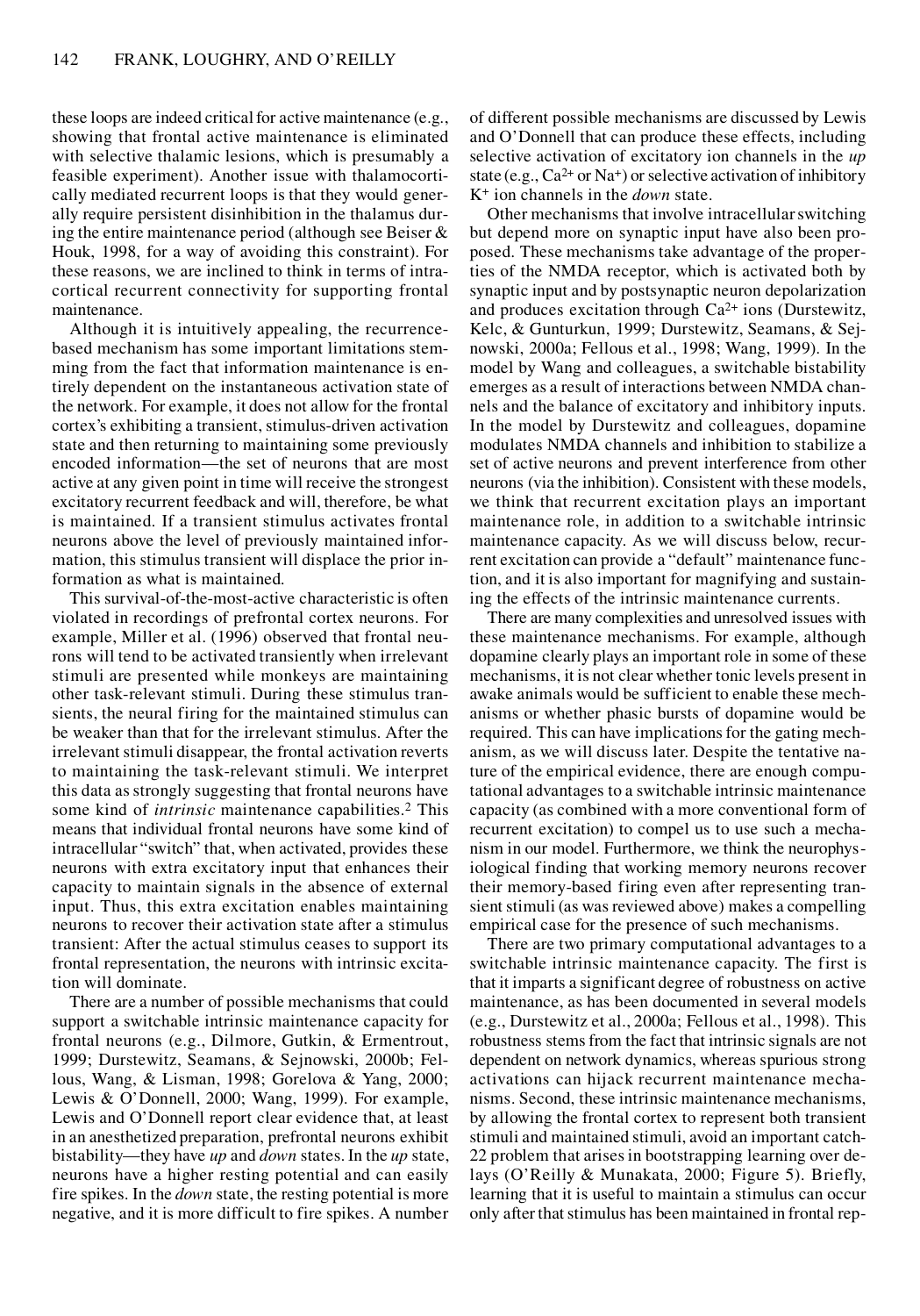

**Figure 5. Illustration of the catch-22 problem that occurs when the gating mechanism learns on the basis of maintained working memory representations and those representations can become activated only after the gating mecha nism fires for a given stimulus. (A) Learning about a stimulus A presented earlier and maintained in the frontal cortex, which is based on initially random ex ploratory gating signals, will be between the maintained representations and the gating controller. (B) When this stimulus is later presented, it will not acti vate the working memory representations until the gate is opened, but the gate has only learned about this stimulus from the same working memory repre sentations, which are not activated.**

resentations, meaning that the gating mechanism must learn what to maintain on the basis of frontal representations. However, if these frontal representations only reflect stimuli that have already been gated in for mainte nance, the gating mechanism will not be able to detect this stimulus as something to gate in until it is already gated into the frontal cortex! However, if the frontal representations always reflect current stimuli as well as maintained information, this problem does not occur.

Dynamic gating in the context of an intracellular maintenance switch mechanism amounts to the activation and deactivation of this switch. Neurons that participate in the maintenance should have the switch turned on, and those that do not should have the switch turned off. This contrasts with other gating models developed in the context of recurrent activation-based maintenance, which re quired gating to modulate the strength of input weights into the frontal cortex (e.g., Braver & Cohen, 2000; O'Reilly & Munakata, 2000), or the strength of the thalamocorti cal recurrent loops (e.g., Beiser & Houk, 1998; Dominey, 1995; Gelfand et al., 1997). Therefore, we propose that the disinhibition of the thalamocortical loops by the basal ganglia results in the modulation of the intracellular switch. Specifically, we suggest that the activation of the Layer 4 frontal neurons that receive the excitatory projection from the thalamus (or the equivalent cell types in Layer 3 in motor areas of the frontal cortex—we will just use the Layer 4 notation, for convenience) is responsible for modulating intracellular ion channels on the neurons in other layers (which could be in either Layers 2–3 or 5– 6) that are ultimately responsible for maintaining the working memory representations.

In our model, we further specify that the intracellular switch is activated when a neuron is receiving strong excitatory input from other areas (e.g., stimulus input) in addition to the Layer 4 input, and it is deactivated if the Layer 4 input does not coincide with other strong excitatory input. Otherwise, the switch just stays in its previous state (and is, by default, off). This mechanism works well in practice for appropriately updating working memory representations and could be implemented through the operation of NMDA channels that require a conjunction of postsynaptic depolarization and synaptic input (neurotransmitter release). Alternatively, such NMDA chan nels could also activate other excitatory ion channels via second messengers, or other voltage-gated channels could directly mediate the effect, so we are at present unsure as to the exact biological mechanisms necessary to imple ment such a rule. Nevertheless, the overall behavior of the ion channels is well specified and could be tested with ap propriate experiments.

Finally, more conventional recurrent excitation-based maintenance is important in our model for establishing a "default" propensity of the frontal cortex to maintain information. Thus, if nothing else has been specifically gated on in a region of the frontal cortex (i.e., if no other neurons have a specific competitive advantage owing to intracellular maintenance currents), the recurrent con nectivity will tend to maintain representations over time anyway. However, any new stimulus information will easily displace this kind of maintained information, and it cannot compete with information that has been specifically gated on. This default maintenance capacity is im portant for "speculative" trial-and-error maintenance of information; the only way for a learning mechanism to discover whether it is important to maintain something is if it actually does maintain it and, then, it turns out to be important. Therefore, having a default bias to maintain is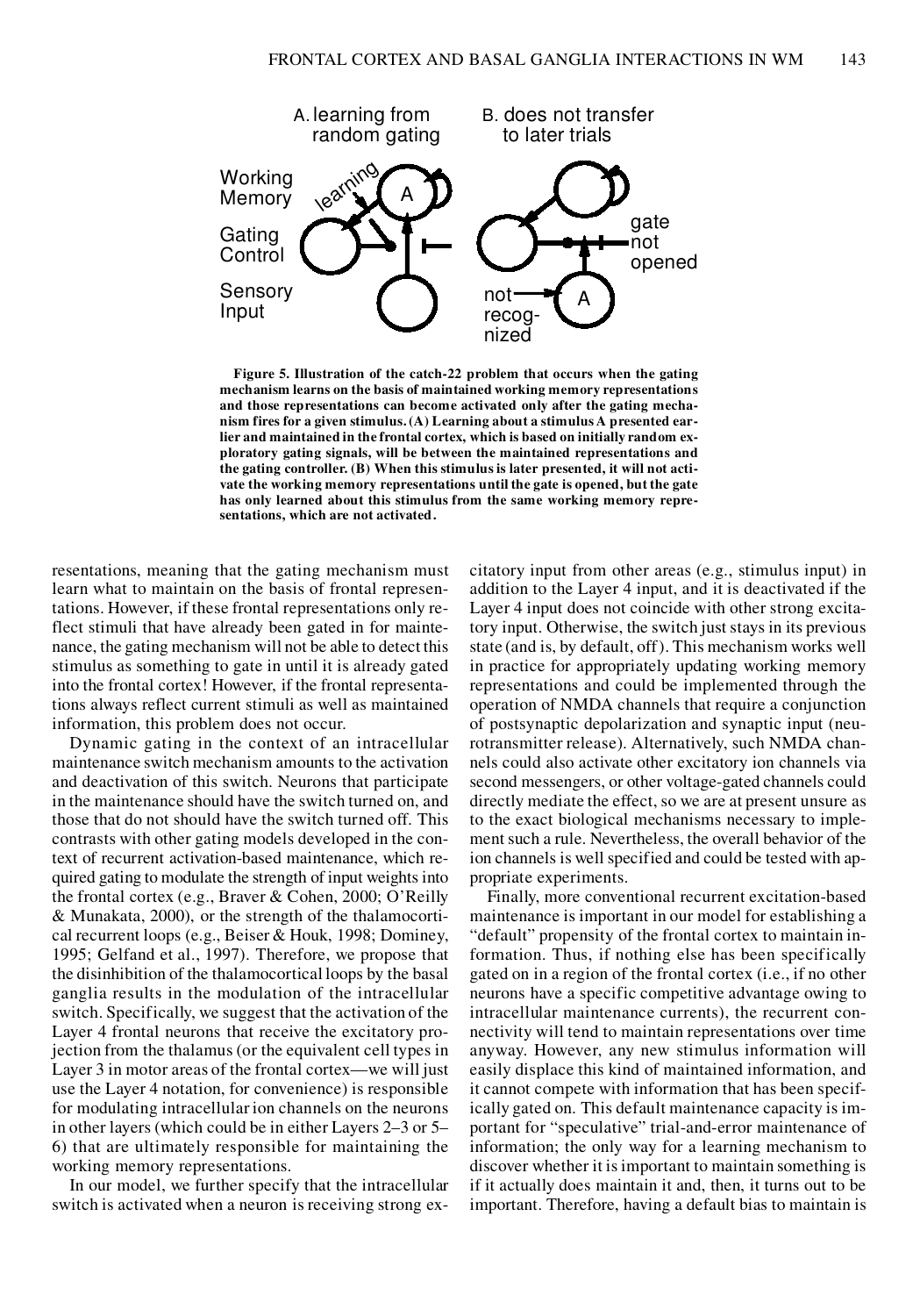useful. However, this default maintenance bias is overrid den by the active gating mechanism, allowing learning to have full control over what is ultimately maintained.

To summarize, in our model, active maintenance oper ates according to the following set of principles.

1. Stimuli generally activate their corresponding frontal representations when they are presented.

2. Robust maintenance occurs only for those stimuli that trigger the intracellular maintenance switch (as a re sult of the conjunction of external excitation from other cortical areas and Layer 4 activation resulting from basal ganglia-mediated disinhibition of the thalamocortical loops).

3. When other stimuli are being maintained, those representations that did not have the intracellular switch activated will decay quickly following stimulus offset.

4. However, if nothing else is being maintained, recurrent excitation is sufficient to maintain a stimulus until other stimuli are presented. This "default" maintenance is important for learning, by trial and error, what it is rel evant to maintain.

## **Additional Anatomical Constraints**

In this section, we will discuss the implications of a few important anatomical properties of the basal-ganglia– frontal-cortex system. First, we will consider the conse quences of the relative sizes of different regions in the basal-ganglia frontal cortex pathway. Next, we will ex amine evidence that can inform the number of different, separately gatable frontal areas. Finally, we will discuss the level of convergence and divergence of the loops.

A strong constraint on understanding basal ganglia function comes from the fact that the GPi and SNr have a relatively small number of neurons—there are approximately 111 million neurons in the human striatum (Fox & Rafols, 1976), whereas there are only 160,000 in the GPi (Lange, Thorner, & Hopf, 1976) and a similar num ber in the SNr. This means that whatever information is encoded by striatal neurons must be vastly compressed or eliminated on its way up to the frontal cortex. This con straint coincides nicely with the gating hypothesis: The basal ganglia do not need to convey detailed *content* information to the frontal cortex; instead, they simply need to tell different regions of the frontal cortex *when* to update. As we noted in the context of motor control, damage to the basal ganglia appears to affect *initiation*, but not the details of *execution*, of motor movements—presumably, not that many neurons are needed to encode this gating or initiation information.

Given this dramatic bottleneck in the GPi/SNr, one might wonder why there are so many striatal neurons in the first place. We think this is also sensible under the gating proposal: In order for only task-relevant stimuli to get updated (or an action initiated) via striatal firing, these neurons need to fire only for a very specific *conjunction* of environmental stimuli and internal context representations (as conveyed through descending projections from the frontal cortex). This context specificity of striatal firing has been established empirically (e.g., Schultz, Api cella, Romo, & Scarnati, 1995) and is an important part of many extant theories/models (e.g., Amos, 2000; Beiser & Houk, 1998; Berns & Sejnowski, 1996; Houk & Wise, 1995; Jackson & Houghton, 1995; Wickens, 1993; Wick ens, Kotter, & Alexander, 1995). Thus, many striatal neurons are required to encode all of the different specific conjunctions that can be relevant. Without such conjunctive specificity, there would be a risk that striatal neurons would fire for inappropriate subsets of stimuli. For exam ple, the 1 and 2 stimuli should be maintained separately from the other stimuli in the 1–2–AX task, but this is not likely to be true of other tasks. Therefore, striatal neurons should encode the conjunction of the stimulus (1 or 2) to gether with some representation of the 1–2–AX task context from the frontal cortex. If the striatum instead em ployed a smaller number of neurons that just responded to stimuli without regard to task context (or other similar kinds of conjunctions), confusions between the many different implications of a given stimulus would result. Note that by focusing on conjunctivity in the striatum, we do not mean to imply that there is no conjunctivity in the frontal representations as well (e.g., S. C. Rao, Rainer, & Miller, 1997; Watanabe, 1992); frontal conjunctive representations can be useful for maintaining appropriately contextualized information.

Another constraint to consider concerns the number of different subregions of the frontal cortex for which the basal ganglia can plausibly provide separate gating control. Although it is impossible to determine any precise estimates of this figure, even the very crude estimates we provide here are informative in suggesting that gating oc curs at a relatively fine-grained level. Fine-grained gating is important for mitigating conflicts where two repre sentations require separate gating control and yet fall within one gating region. An upper limit estimate is pro vided by the number of neurons in the GPi/SNr, which is roughly 320,000 in the human, as was noted previously. This suggests that the gating signal operates on a *region* of frontal neurons, instead of individually controlling specific neurons (and, assuming that the thalamic areas projecting to the frontal cortex are similarly sized, argues against the notion that the thalamocortical loops them selves can maintain detailed patterns of activity).

An interesting possible candidate for the regions of the frontal cortex that are independently controlled by the basal ganglia are distinctive anatomical structures con sisting of interconnected groups of neurons, called *stripes* (Levitt, Lewis, Yoshioka, & Lund, 1993; Pucak, Levitt, Lund, & Lewis, 1996). Each stripe appears to be isolated from the immediately adjacent tissue but interconnected with other more distal stripes, forming a cluster of inter connected stripes. Furthermore, it appears that connectivity between the PFC and the thalamus exhibits a similar, although not identical, kind of discontinuous stripelike structuring (Erickson & Lewis, 2000). Therefore, it would be plausible that each stripe or cluster of stripes constitutes a separately controlled group of neurons;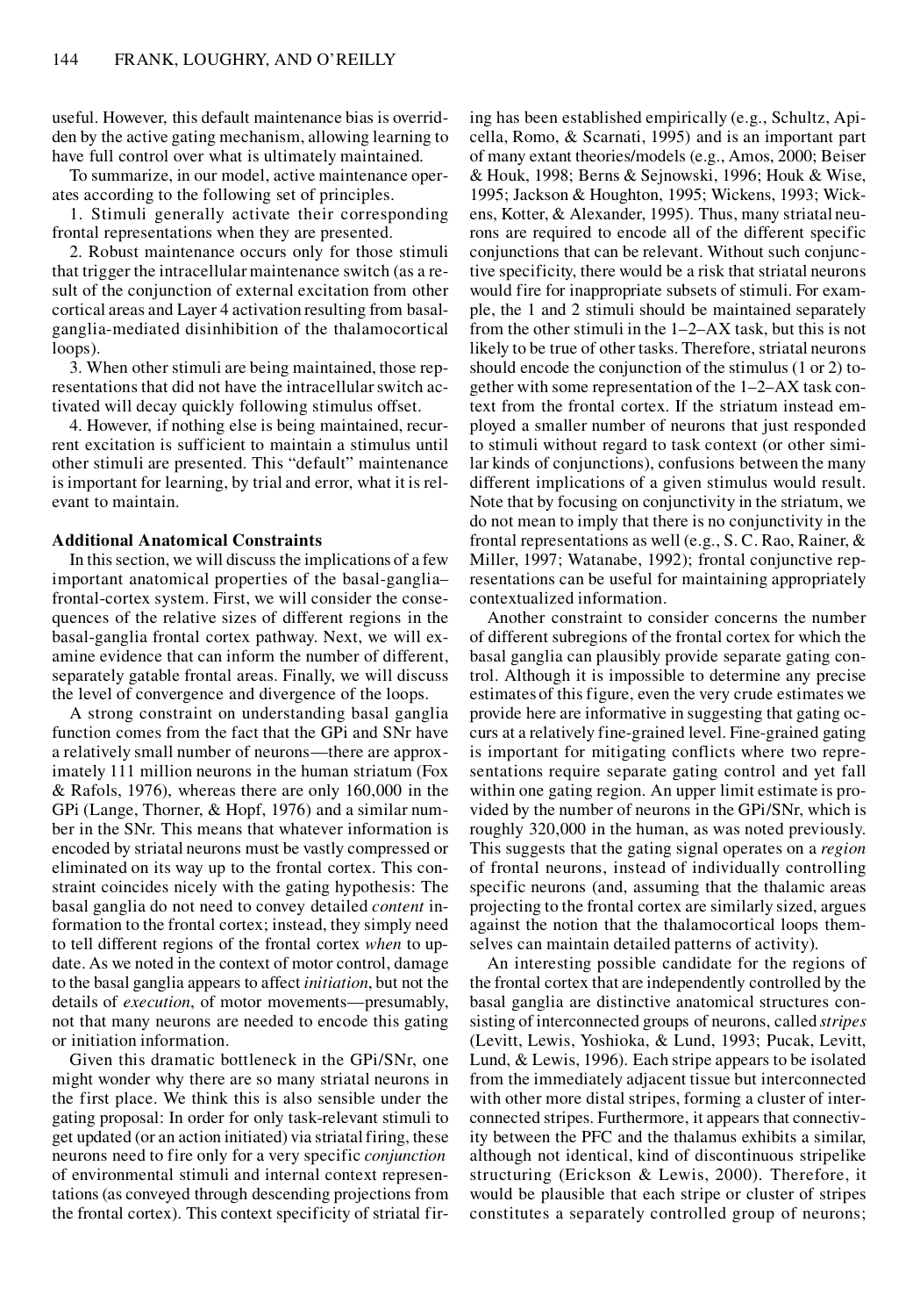each stripe can be separately updated by the basal gan glia system. Given that each stripe is roughly  $0.2-0.4 \times$  $2-4$  mm in size (i.e.,  $0.4-1.6$  mm<sup>2</sup> in area), one can make a rough computation that the human frontal cortex (having roughly one fourth of the approximately 140,000 mm<sup>2</sup> surface area of the entire cortex; Douglas & Martin, 1990) could have over 20,000 such stripes (assuming that the stripes found in monkeys also exist in humans, with similar properties). If the thalamic connectivity were with stripe clusters, and not individual stripes, this fig ure would be reduced by a factor of around five. In either case, given the size of the GPi and SNr, there would be some degree of redundancy in the per stripe gating sig nal at the GPi/SNr level. Also note that the 20,000 (or 4,000 for stripe clusters) figure is for the entire frontal cortex, so the proportion located in the PFC (and thus in volved in working memory function) would be smaller. Further evidence consistent with the existence of such stripelike structures comes from the finding of isocoding microcolumns of neighboring neurons that all encode roughly the same information (e.g., having similar directional coding in a spatial delayed response task; S. G. Rao, Williams, & Goldman-Rakic, 1999).

The precise nature of the inputs and outputs of the loops through the basal ganglia can have implications for the operation of the gating mechanism. From a computational perspective, it would be useful to control each stripe by using a range of different input signals from the sensory and frontal cortex (i.e., broad convergence of in puts), to make the gating appropriately context specific. In addition, it is important to have input from the current state of the stripe that is being controlled, since this would affect whether this stripe should be updated or not. This implies closed loops going through the same frontal re gion. Data consistent with both of these connectivity patterns has been presented (see Graybiel & Kimura, 1995, and Middleton & Strick, 2000a, for reviews). Although some have taken mutually exclusive positions on these two patterns of connectivity and the facts are a matter of considerable debate, both patterns are mutually compatible from the perspective of our model. Furthermore, even if it turns out that the cortical projections to the striatum are relatively focused, context sensitivity in gating can be achieved via context-sensitive frontal input repre sentations. In other words, the context sensitivity of gating could come either from focused context-sensitive in puts to the striatum or from broad sensory inputs that are integrated by the striatum itself. One particularly intriguing suggestion is that the convergence of inputs from other frontal areas may be arranged in a hierarchical fashion, providing a means for more anterior frontal areas (which may represent higher level, more abstract task/goal information) to appropriately contextualize more posterior areas (e.g., supplementary and primary motor areas; Gobbel, 1997). This hierarchical structure is reflected in Figure 4.

There are two aspects of the basal ganglia connectivity that we have not yet integrated into our model and

thus stand as challenges for future work. First, the basal ganglia circuits through the thalamus also project to posterior cortex areas (the inferior temporal and parietal cortex) in addition to the frontal cortex (e.g., Middleton & Strick, 2000a). It is thus possible that gating occurs in these areas as well, but it is not clear that they are essential for robust working memory function (e.g., Constantinidis & Steinmetz, 1996; Miller et al., 1996). Therefore, we are not sure what functional role these connections play. Second, striatal neurons receive a substantial projection from the same thalamic areas that they disinhibit (e.g., McFarland & Haber, 2000). This projection has been largely ignored in computational and theoretical models of the basal ganglia but could have important im plications. For example, such a projection would quickly inform striatal neurons about exactly which frontal re gions were actually updated and could thus provide useful constraints on the allocation of subsequent updating to unused regions.

To summarize, anatomical constraints are consistent with the selective gating hypothesis by suggesting that the basal ganglia interacts with a large number of distinct regions of the frontal cortex. We hypothesize that these distinct stripe structures constitute separately gated collections of frontal neurons, extending the parallel loops concept of Alexander et al. (1986) to a much finer grained level (see also Beiser & Houk, 1998). Thus, it is possible to maintain some information in one set of stripes, while *selectively* updating other stripes.

#### **Learning and the Role of Dopamine**

Implicit in our gating model is that the basal ganglia somehow know when it is appropriate to update working memory representations. To avoid some kind of ho munculus in our model, we posit that learning is essential for shaping the striatal firing in response to task de mands. This dovetails nicely with the widely acknowl edged role that the basal ganglia, and the neuromodulator dopamine, play in reinforcement learning (e.g., Barto, 1995; Houk, Adams, & Barto, 1995; Schultz, Dayan, & Montague, 1997; Schultz, Romo, et al., 1995). However, our work on integrating learning mechanisms with the basal ganglia selective gating model is still in progress. Therefore, our current model, presented in this paper, uses hand-wired representations (i.e., ones causing the striatum to fire only for task-relevant stimuli) to demonstrate the basic gating capacity of the overall system.

In addition to shaping striatal neurons to fire at the right time through stimulus-specific, phasic firing, do pamine may also play an important role in regulating the overall excitability of striatal neurons in a tonic manner. The gating model places strong demands on these ex citability parameters, because striatal neurons need to be generally silent, while still being capable of firing when the appropriate stimulus and contextual inputs are present. This general silence, which is a well-known property of striatal neurons (e.g., Schultz, Apicella, et al., 1995) can be accomplished by having a relatively high effective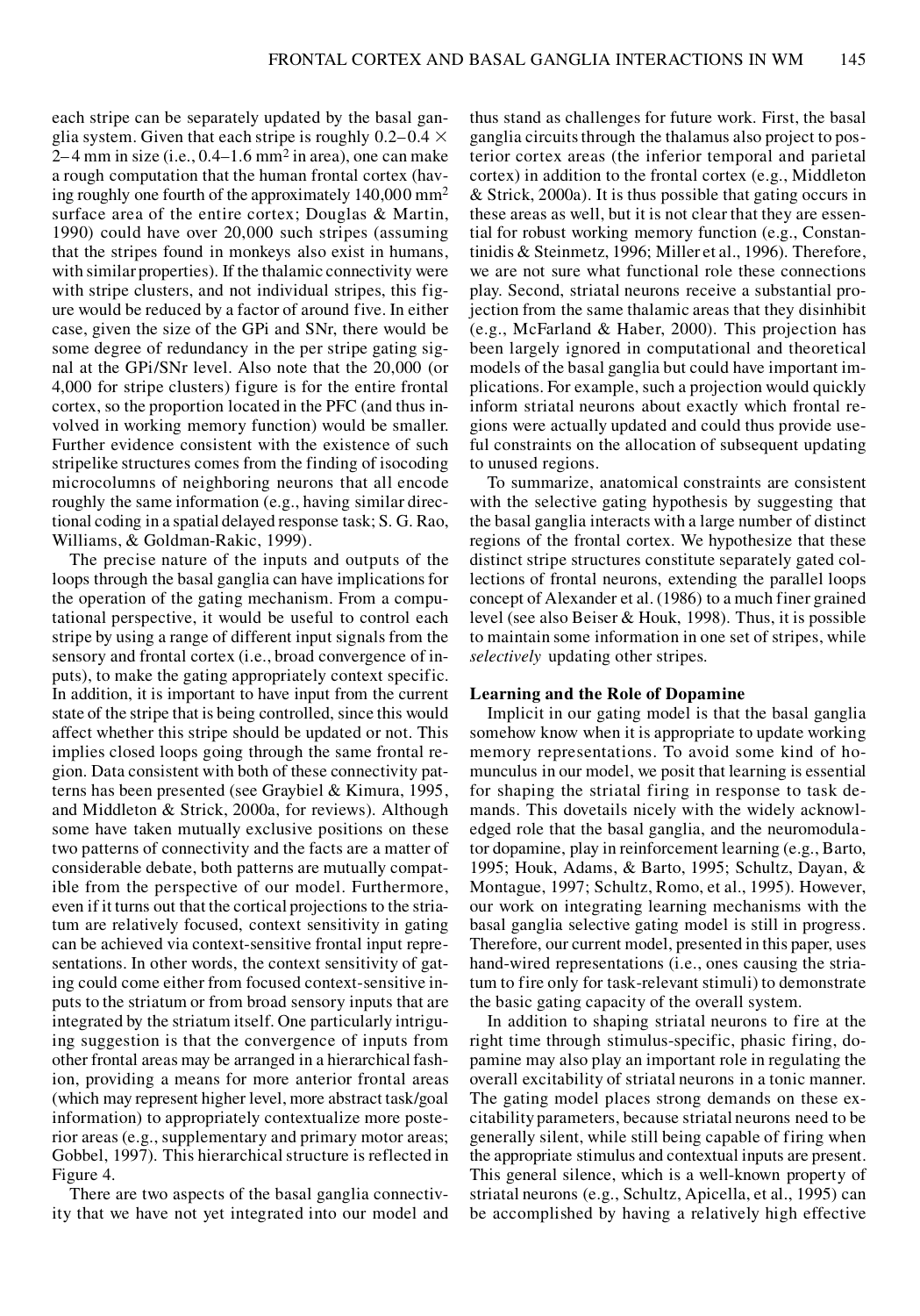threshold for firing (either because the threshold itself is high or because they experience more inhibitory currents that offset excitation). However, if this effective threshold is too high, striatal neurons will not be able to fire when the correct circumstances arise. Therefore, it is likely that the brain has developed specialized mechanisms for regulating these thresholds. The effects of Parkinson's disease, which results from a tonic loss of dopamine in nervation of the basal ganglia, together with neurophysiological data showing dopaminergic modulation of different states of excitability in striatal neurons (e.g., Gobbel, 1995; Surmeier & Kitai, 1999; C.J. Wilson, 1993), all suggest that dopamine plays an important part in this regulatory mechanism.

## **The Motor-Control–Working-Memory Continuum**

We have emphasized that our view of the basal ganglia interactions with the frontal cortex builds on existing ideas regarding these interactions in the context of motor control. Specifically, both the initiation of a motor act and the updating of working memory representations require striatal firing to disinhibit or gate frontal cortex representations. Although we have discussed motor control and working memory as two separable functions, it is proba bly more useful to think in terms of a continuum between cognitive working memory and motor control functions. For example, one can think of the neurons in premotor or supplementary motor areas as maintaining a motor control plan that guides a sequence of basic motor move ments (e.g., Shima & Tanji, 1998; Wise, 1985). This plan would need to be maintained over the duration of the se quence and can thus be considered a working memory representation. Thus, the line between working memory and motor control is fuzzy; indeed, this ambiguity provides useful insight as to why both motor control and working memory are colocalized within the frontal cortex.

# **Summary: The Division of Labor Between Frontal Cortex and Basal Ganglia**

Before describing our model in detail, and by way of summary, we return to the fundamental question posed at the outset of this paper: What is the nature of the division of labor between the frontal cortex and the basal ganglia? In light of all the foregoing information, we offer the following concise summary of this division of labor: The frontal cortex uses continuously firing activations to en code information over time in working memory (or, on a shorter time scale, to execute motor actions), and the basal ganglia fires only at very select times to trigger the updating of working memory states (or initiate motor actions) in the frontal cortex.

Furthermore, we can speculate as to *why* it would make sense for the brain to have developed this division of labor in the first place. Specifically, one can see that the use of continuously firing activation states to encode information is at odds with the need to fire only at very spe cific times. Therefore, the brain may have separated these

two systems to develop specialized mechanisms supporting each. For example, striatal neurons must have a relatively high effective threshold for firing, and it can be difficult to regulate such a threshold to ensure that firing happens when appropriate, and not when it is not appro priate. The dopaminergic neuromodulation of these neurons and its control by descending projections from the striatum may be important specializations in this regard. Finally, we do not mean to claim that all striatal neurons fire only in a punctate manner; others exhibit sustained *delay period* activations (e.g., Alexander, 1987; Schultz, Romo, et al., 1995). We think that these reflect sustained frontal activations, not an intrinsic maintenance capability of striatal neurons themselves. Similarly, punctate firing in cortical neurons, especially in motor output areas, could be a reflection of gating signals from the basal ganglia.

## **THE 1–2–AX MODEL**

We have implemented the ideas outlined above in a computational model of the 1–2–AX task. This model demonstrates how the basal ganglia can provide a selective gating mechanism, by showing that the outer-loop information of the task demand stimuli (1 or 2) can be ro bustly maintained while the inner-loop information (A, B, etc.) is rapidly updated. Furthermore, we show that irrelevant distractor stimuli are ignored by the model, even though they transiently activate their frontal representations. In addition, the model demonstrates that the same mechanisms that drive working memory updating also drive the motor responses in the model.

## **The Mechanics of the Model**

The model is shown in Figure 6. The units in the model operate according to a simple *point neuron* function using rate-coded output activations, as implemented in the *Leabra* framework (O'Reilly, 1998; O'Reilly & Munakata, 2000). There are simulated excitatory synaptic input channels, and inhibitory input is computed through a simple approximation to the effects of inhibitory interneurons. There is also a constant leak current that represents the effects of K+ channels that are always open, and the maintenance frontal neurons have a switchable excitatory ion channel that is off by default. (See the Ap pendix for the details and equations.) The model's repre sentations were predetermined, but the specific weights were trained using the standard Leabra error-driven and associative (Hebbian) learning mechanisms to achieve target activations for every step in the sequence. In a more realistic model, the representations would not be predetermined but, rather, would develop as a function of the learning mechanisms; this shortcut was simply used as a convenient way of achieving a desired set of representations to test the basic sufficiency of our ideas about the gating mechanism.

For simplicity, every layer in the model has been or ganized into three different stripes, where a stripe corre-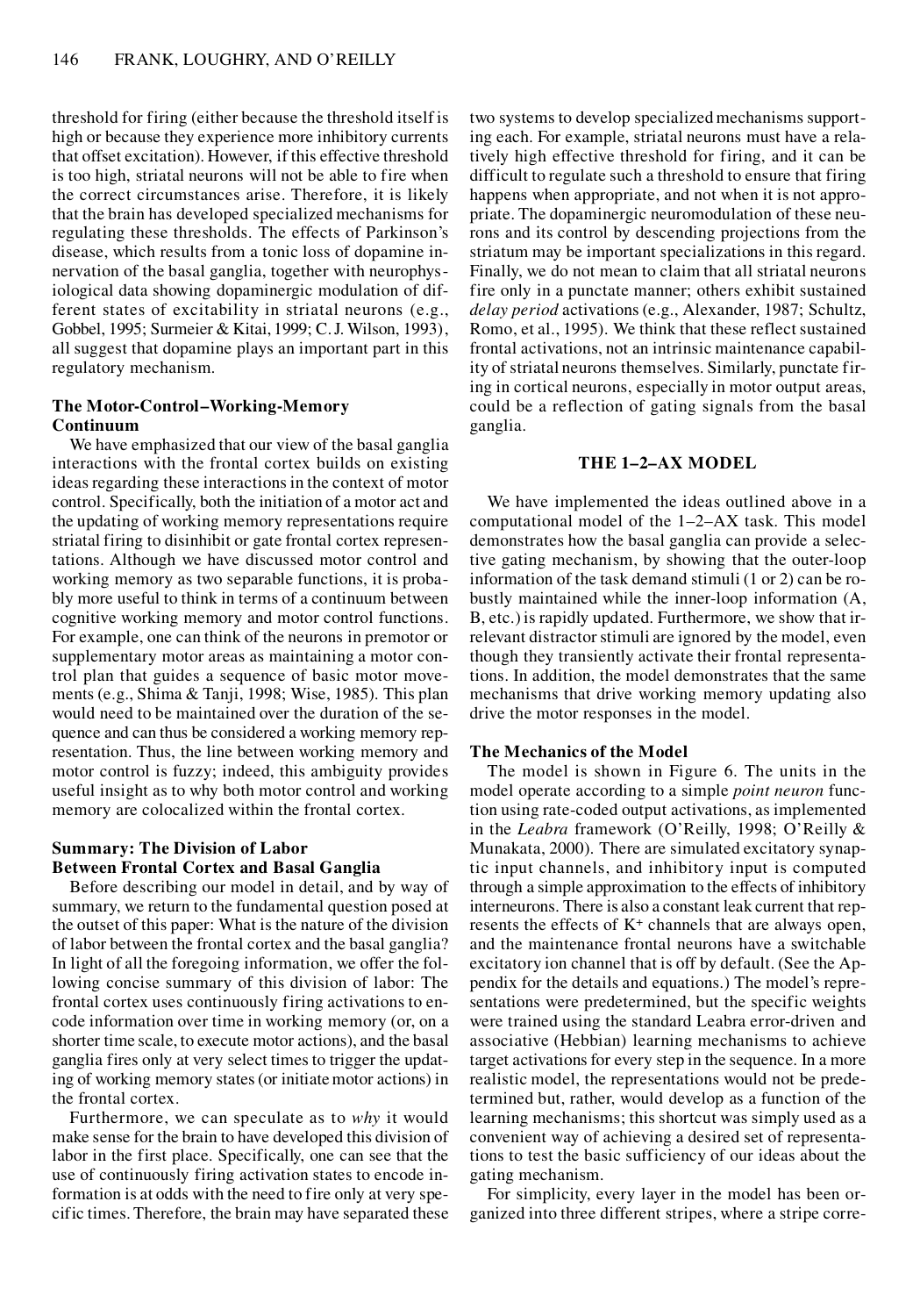

**Figure 6. Working memory model with basal-ganglia-mediated selective gating mechanism. The network structure is analogous to Figure 4, but with the prefrontal cortex (PFC) has been subdivided into maintenance (PFC\_Maint) and gating (PFC\_Gate) layers. Three hierarchically organized** *stripes* **of the PFC and basal ganglia are represented as the** three columns of units within each layer; each stripe is capable of being independently updated. The rightmost task **(Tsk) stripe encodes task-level information (i.e., 1 or 2). The middle** *sequence* **(seq) encodes sequence-level information within a task (i.e., A or B). The leftmost** *action* **(act) stripe encodes action-level information (i.e., responding to the X or Y stimulus and actually producing the left or right output in PFC). Non-task-relevant inputs (e.g., 3, C, Z) are also pre sented, and the model ignores them—that is, they are not maintained.**

sponds to an individually updatable region of the frontal cortex, as was discussed previously. The rightmost stripe in each layer represents the outer-loop task demand infor mation (1 or 2). The middle stripe represents information maintained at the inner-loop, sequence level (A or B). The leftmost stripe represents stimuli that actually trig ger an action response  $(X \text{ or } Y)$ . To clarify and simplify the motor aspects of the task, we have a response only at the end of an inner-loop sequence (i.e., after an X or Y), instead of responding L for all the preceding stimuli. All these other responses should be relatively automatic, whereas the response after the X or the Y requires taking into account all the information maintained in working memory, so it is really the task-critical motor response.

We describe the specific layers of the model (which match those shown in Figure 4, as was discussed previ ously) in the course of tracing a given trial of input. First, a stimulus is presented (activated) in the input layer. Every stimulus automatically activates its corresponding frontal representation, located in the PFC\_Maint layer of the model. This layer represents cortical Layers 2–3 and 5–6 (without further distinguishing these layers, although it is possible there are divisions of labor between them) and is where stimulus information is represented and maintained. The other frontal layer is PFC\_Gate, which repre sents the gating action of cortical Layer 4 (we will return to it in a moment).

If the input stimulus has been recognized as important for task performance, as a result of as-yet-unimplemented learning experiences (which are represented in the model through hand-set enhanced weight values), it will acti vate a corresponding unit in the striatum layer. This activation of the high-threshold striatal unit is the critical step in initiating the cascade of events that leads to maintaining stimuli in working memory, via a process of "releasing the brakes," or disinhibiting the thalamic loops through the frontal cortex. Note that these striatal units in the model encode *conjunctions* of maintained information in the frontal cortex (1 or 2, in this case) and incoming stimulus information (A, B, X, or Y). Although not computationally essential for this one task, these conjunctions reflect our theorizing that striatal neurons need to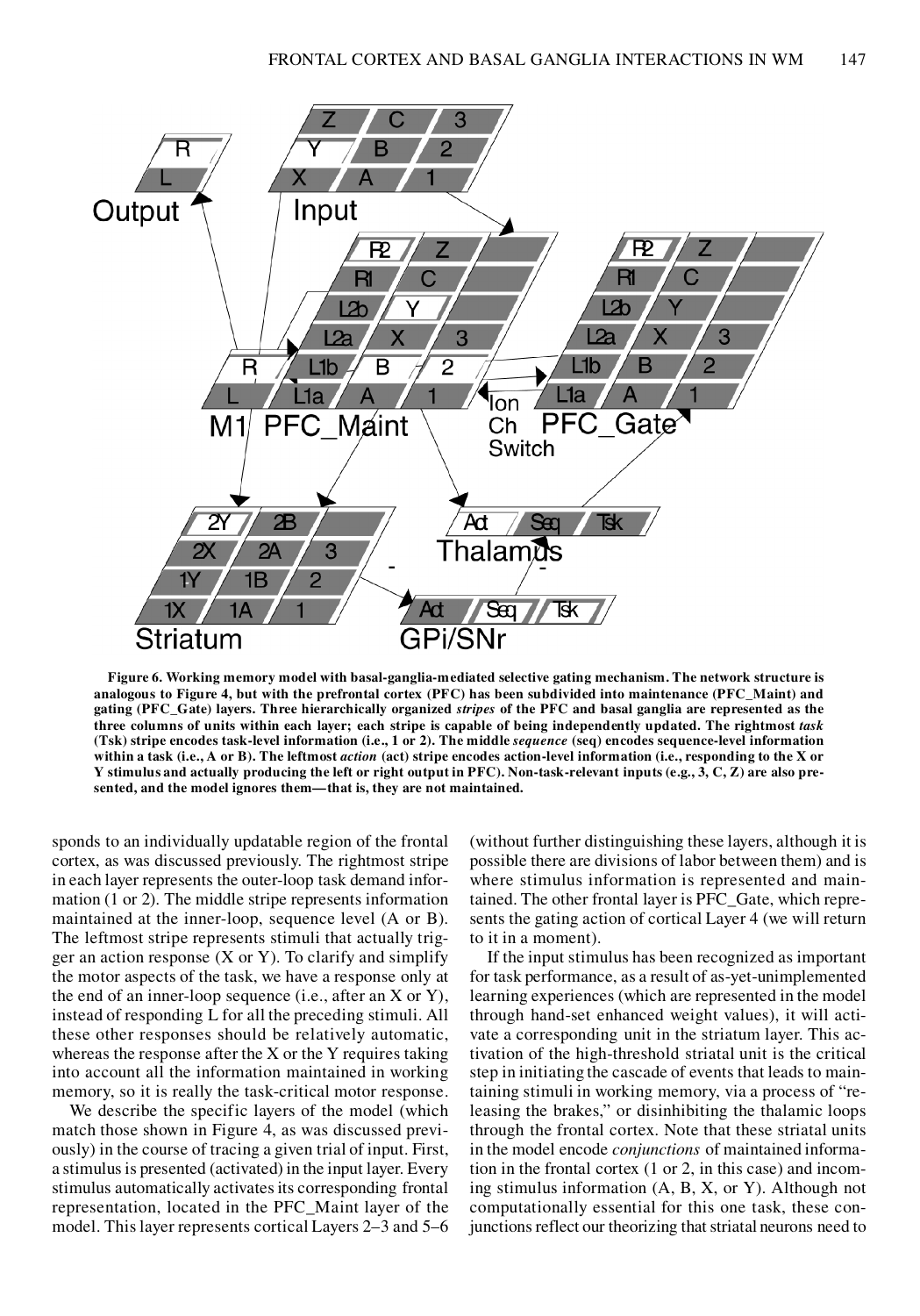encode conjunctions in a high-threshold manner to avoid task-inappropriate stimulus activation. The frontal representations are also necessarily conjunctive in their detection of the combination of stimuli that trigger a response action; the stimulus maintenance representations could also be more conjunctive as well, even though it is not strictly necessary for this one task.

Once a striatal unit fires, it inhibits the globus pallidus unit in its corresponding stripe, which has, to this point, been tonically active and inhibiting the corresponding thal amus unit. Note the compression of the signal from the striatum to the globus pallidus, as was discussed above. The disinhibition of the thalamic unit opens up the re current loop that flows from the PFC\_Maint units to the thalamus and back up to the PFC\_Gate layer. Note that the disinhibited thalamic unit will only get activated if there is also descending activation from PFC\_Maint units. Although this is always the case in our model, it would not be true if a basal ganglia stripe got activated (disin hibited) that did not correspond to an area of frontal activation; this property may be important for synchronizing frontal and basal ganglia representations during learning.

The effect of thalamic firing is to provide general activation to an entire stripe of units in the PFC\_Gate layer. These frontal units cannot fire without this extra thala mic activation, but they also require excitation from units in the PFC\_Maint layer, which are responsible for selecting the specific gate unit to activate. Although this is configured as a simple one-to-one mapping between maintenance and gating frontal units in the model, the real system could perform important kinds of learning here to fine-tune the gating mechanism. Finally, the activation of the gating unit controls the switchable excitatory ion channels in the frontal maintenance units. For those maintenance units within a stripe that receive both input from the current input stimulus and the gating activation, the excitatory ion channels are opened. Maintenance units that get only the gating activation, but not stimulus input, have their ion channels closed. This mechanism provides a means of updating working memory by resetting pre viously active units that are no longer receiving stimulus input, while providing sustained excitatory support for units that do have stimulus input.

#### **An Example Sequence**

Figure 7 shows an example sequence of 2–B–C–Y as processed by the model. The first stimulus presented is the task context—in this case, it is Task 2, the B–Y detection task. Because the striatum detects this stimulus as being task relevant (via the 2 striatal unit), it inhibits the task globus pallidus unit, which then disinhibits the corresponding thalamus unit. This disinhibition enables the thalamus to then become excited via descending projections from the frontal cortex. The thalamic activation then excites the PFC\_Gate unit that also receives activation from the PFC\_Maint layer, resulting in the activation of the excitatory ion channel for the 2 frontal unit in the PFC\_Maint layer.

Next, the B input activates the 2B conjunctive striatal unit, which detects the combination of the 2 task maintained in the frontal cortex and the B stimulus input. This results in the firing of the sequence stripe and maintenance of the B stimulus encoding in the frontal cortex. Note that the 2 has been maintained as the B stimulus was being processed and encoded into active memory, owing to the fact that these items were represented in different stripes in the frontal cortex. This demonstrates the principle of selective gating, which is central to our model.

The next stimulus is a C distractor stimulus; this is not detected as important for the task by the striatum (i.e., all striatal units remain subthreshold) and is thus not gated into robust active maintenance (via the intrinsic ion chan nels). Note that despite this lack of gating, the C repre sentation is still activated in the PFC\_Maint frontal cortex layer, as long as the stimulus is present. However, when the next stimulus comes in (the Y in this case), the C acti vation decays quickly away.

Finally, the Y stimulus is important because it triggers an action. The 2Y striatal unit enables firing of the R2 unit in the PFC layers; this is a conjunctive unit that detects the conjunction of all the relevant working memory and input stimuli (2–B–Y, in this case) for triggering one kind of R output response (the other R conjunction would be a 1–A–X). This conjunctive unit then activates the basic R motor response, in a manner consistent with observed frontal recordings (e.g., Hoshi, Shima, & Tanji, 2000). Thus, the same basal-ganglia-mediated disinhibitory function supports both working memory updating and motor response initiation in this model.

Although it is not represented in this example, the model will maintain the 2 task signal over many inner-loop se quences (until a different task input is presented), because the inner-loop updating is selective and, therefore, does not interfere with maintenance of the outer-loop task information.

#### **Summary**

To summarize, the model illustrates how the frontal cortex can maintain information for *contextualizing* motor responses in a task-appropriate fashion, while the basal ganglia trigger the updating of these frontal representations and the initiation of motor responses.

## **DISCUSSION**

We have presented a theoretical framework and an im plemented neural network model for understanding how the frontal cortex and the basal ganglia interact in providing the mechanisms necessary for selective working mem ory updating and robust maintenance. We have addressed the following central questions in this paper.

1. What are the specific functional demands of working memory?

2. What is the overall division of labor between the frontal cortex and the basal ganglia in meeting these functional demands?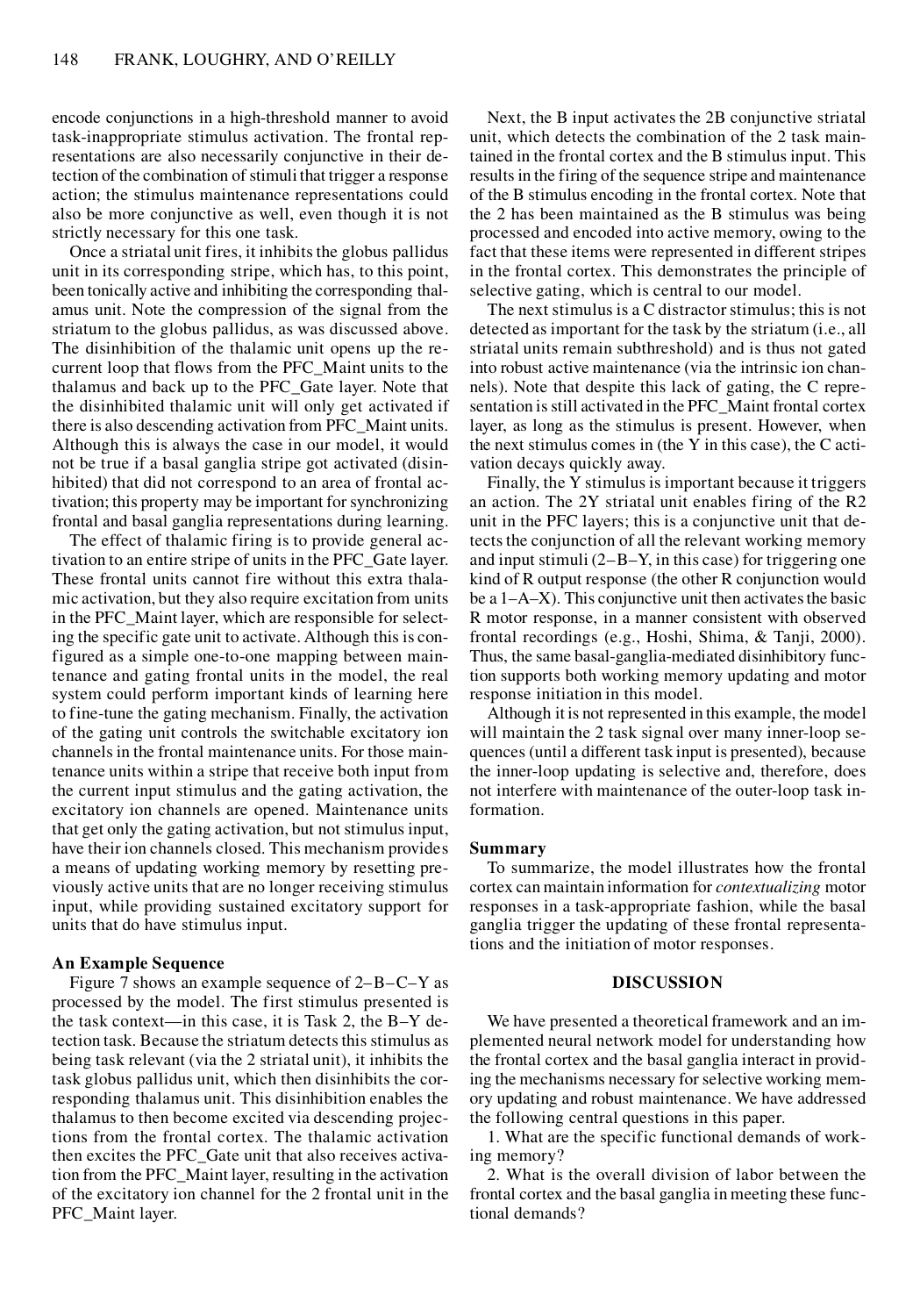

**Figure 7. An example sequence in the model (2–B–C–Y). (A) Task Context 2 is presented. The striatum detects this stimulus as rel evant and disinhibits the task stripe of the thalamus, allowing PFC\_Gate to become active, causing the task number to be maintained in PFC\_Maint. (B) The next stimulus is B, which the striatum detects in conjunction with Task Context 2 (from the PFC) via the 2B unit. The sequence stripe of the thalamus is then disinhibited, and B is gated into PFC\_Maint, while Task Context 2 remains active owing to persistent ionic currents. This demonstrates** *selective* **gating. (C) A distractor stimulus C is presented, and because the striatum has not built up relevant associations to this stimulus, all units are subthreshold. The thalamus remains inhibited by the tonically active globus pallidus, and C is not maintained in the PFC. (D) Stimulus Y is presented, and the striatum detects the conjunction of it and the task context via the 2Y unit. The thalamus action level stripe is disinhibited, which activates conjunctive units in the frontal cortex (R2) that detect combinations of maintained and input stimuli (2–B–Y ). These frontal units then activate the R response in the primary motor area (M1).**

3. What kinds of specialized mechanisms are present in the frontal cortex to support its contributions to working memory?

4. What aspects of the complex basal ganglia circuitry are essential for providing its functionality?

Our answers to these questions are as follows.

1. Working memory requires robust maintenance (in the face of ongoing processing, other distractor stimuli, and other sources of interference), but also rapid, selective up dating, where some working memory representations can be quickly updated while others are robustly maintained.

2. The frontal cortex provides maintenance mecha nisms, whereas the basal ganglia provide selective gating mechanisms that can independently switch the maintenance mechanisms on or off in relatively small regions of the frontal cortex.

3. Frontal cortex neurons have intrinsic maintenance capabilities via persistent, excitatory ion channels that give maintained activation patterns the ability to persist without stimulus input. This allows frontal neurons to always encode stimulus inputs, while only maintaining selected stimuli, which is otherwise difficult using only recurrent excitatory attractor mechanisms. Recurrent connections play an additional maintenance role and are important for trial-and-error learning about what is im portant to maintain.

4. The disinhibitory nature of the basal ganglia effect on the frontal cortex is important for achieving a modu-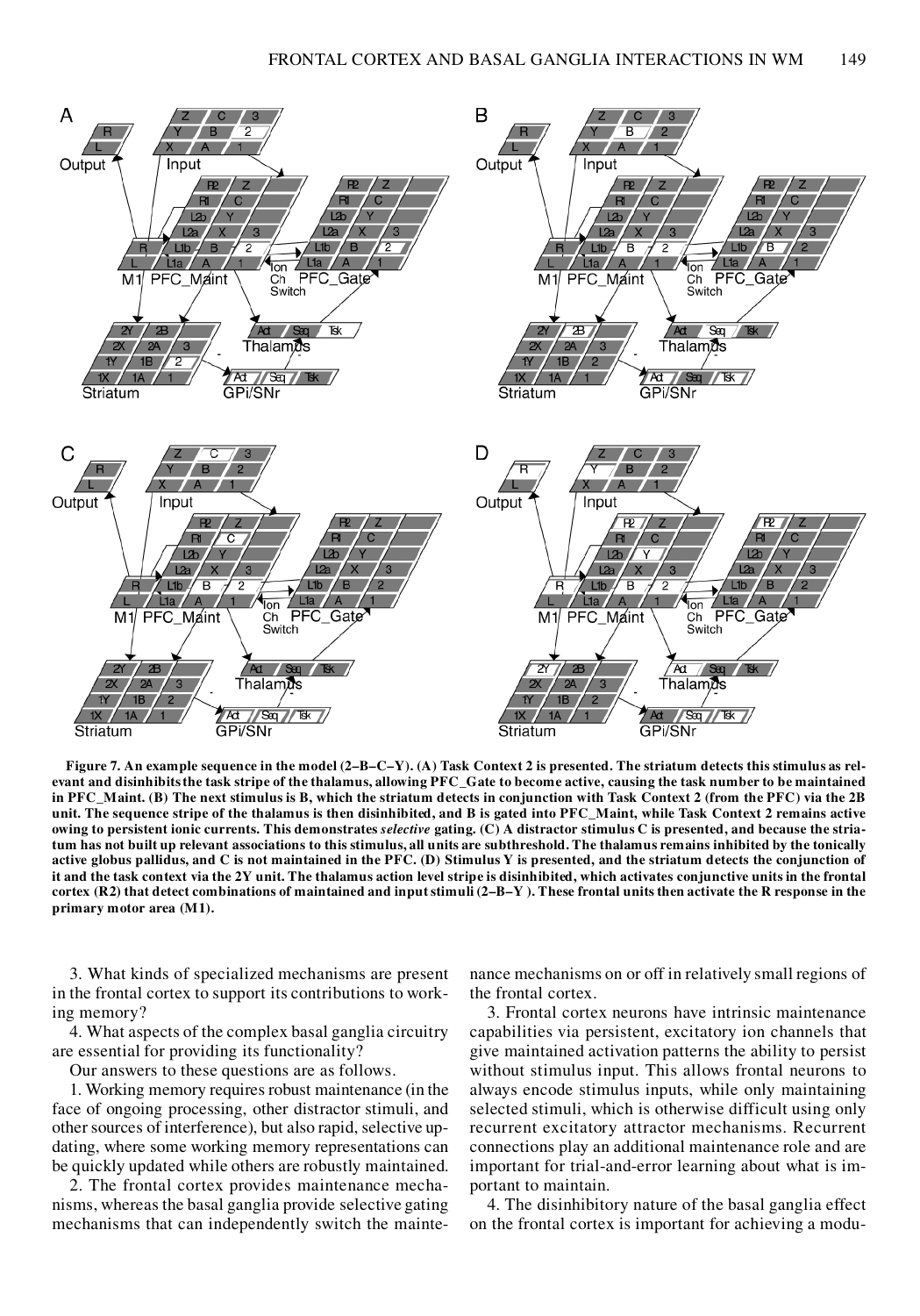latory or gating-like effect. Striatal neurons must have a high effective threshold and selective, conjunctive representations (combining maintained frontal goal/task information with incoming stimuli) to fire only under spe cific conditions when updating is required. Although this conjunctivity requires large numbers of neurons, the stri atal signal is collapsed down into a small number of globus pallidus neurons, consistent with the idea that the basal ganglia is important for determining *when* to do something, but not the details of what to do. The organization of this basal ganglia circuitry into a large number of par allel subcircuits, possibly aligned with the stripe structures of the frontal cortex, is essential for achieving a selective gating signal that allows some representations to be up dated while others are maintained.

In the remaining sections, we discuss a range of is sues, including the following: a comparison between our model and other theories and models in the literature; the unique predictions made by this model and, more gener ally, how the model relates to existing literature on the cognitive effects of basal ganglia damage; and the limitations of our model and future directions for our work.

## **OTHER THEORIES AND MODELS OF FRONTAL-CORTEX—BASAL-GANGLIA FUNCTION**

We begin with an overview of general theories of the roles of the frontal cortex and basal ganglia system from a neuropsychological perspective and then review a range of more specific computational theories/models. We then contrast the present model with the earlier dopamine based gating mechanisms.

## **General Theories**

Our discussion is based on a comprehensive review of the literature on both the frontal cortex and the basal ganglia and on their relationship by Wise, Murray, and Gerfen (1996). They summarize the primary theories of frontal-cortex–basal-ganglia function according to four categories: attentional set shifting, working memory, re sponse learning, and supervisory attention. We cover these theories in turn and then address some further issues.

**Attentional set shifting**. The attentional-set-shifting theory is supported in part by deficits observed from both frontal and basal ganglia damage—for example, patients perform normally on two individual tasks separately, but when required to switch dynamically between the two, they make significantly more errors than do normals (e.g., R. G. Brown & Marsden, 1990; Owen et al., 1993). This is exactly the kind of situation in which our model would predict deficits resulting from basal ganglia dam age; indeed, the 1–2–AX task was specifically designed to have a task-switching outer loop because we think this specifically taps the basal ganglia contribution.

Furthermore, we and others have argued extensively that the basic mechanism of working memory function is integral to most of the cognitive functions attributed to the frontal cortex system (e.g., Cohen et al., 1996; Munakata, 1998; O'Reilly et al., 1999; O'Reilly & Munakata, 2000). For example, the robust maintenance capacity of the kinds of working memory mechanisms we have devel oped are necessary to maintain activations that focus attention in other parts of the brain on specific aspects of a task and to maintain goals and other task-relevant pro cessing information. In short, one can view our model as providing a specific mechanistic implementation of the attentional-set-shifting idea (among other things).

This general account of how our model could address attentional-set-shifting data is bolstered by specific modeling work using our earlier dopamine-based gating mechanism to simulate the monkey frontal lesion data of Dias, Robbins, and Roberts (1997; O'Reilly, Noelle, Braver, & Cohen, 2001). The dopamine-based gating mechanism was capable of inducing task switching in frontal representations, so that damage to the frontal cortex resulted in slowed task switching. Moreover, we were able to account for the dissociation between dorsal and orbital frontal lesions observed by Dias et al. in terms of level of abstractness of frontal representations, instead of invoking entirely different kinds of processing for these areas. Thus, we demonstrated that an entirely working memory-based model, augmented with a dynamic gating mechanism and some assumptions about the organi zation of frontal representations, could account for data that were originally interpreted in very different functional terms (i.e., attentional task shifting and overcoming previous associations of rewards).

**Working memory**. It is clear that our account is con sistent with the working memory theory, but aside from a few papers showing the effects of caudate damage on working memory function (Butters & Rosvold, 1968; Divac, Rosvold, & Szwaracbart, 1967; Goldman & Ros vold, 1972), not much theorizing from a broad neuro psychological perspective has focused on the specific role of the basal ganglia in working memory. Thus, we hope that the present work will help to rekindle interest in this idea.

**Response learning**. This theory is closely associated with the ideas of Passingham (1993), who argued that the frontal cortex is more important for learning (specifically, learning about appropriate actions to take in specific cir cumstances) than for working memory. Certainly, there is ample evidence that the basal ganglia are important for reinforcement-based learning (e.g., Barto, 1995; Houk et al., 1995; Schultz et al., 1997; Schultz, Romo, et al., 1995), and we think that learning is essential for avoiding the (often implicit) invocation of a homunculus in theorizing about executive function and frontal control. How ever, we view learning within the context of the working memory framework. In this framework, frontal learning is about what information to maintain in an active state over time and how to update it in response to task demands. This learning should ensure that active representations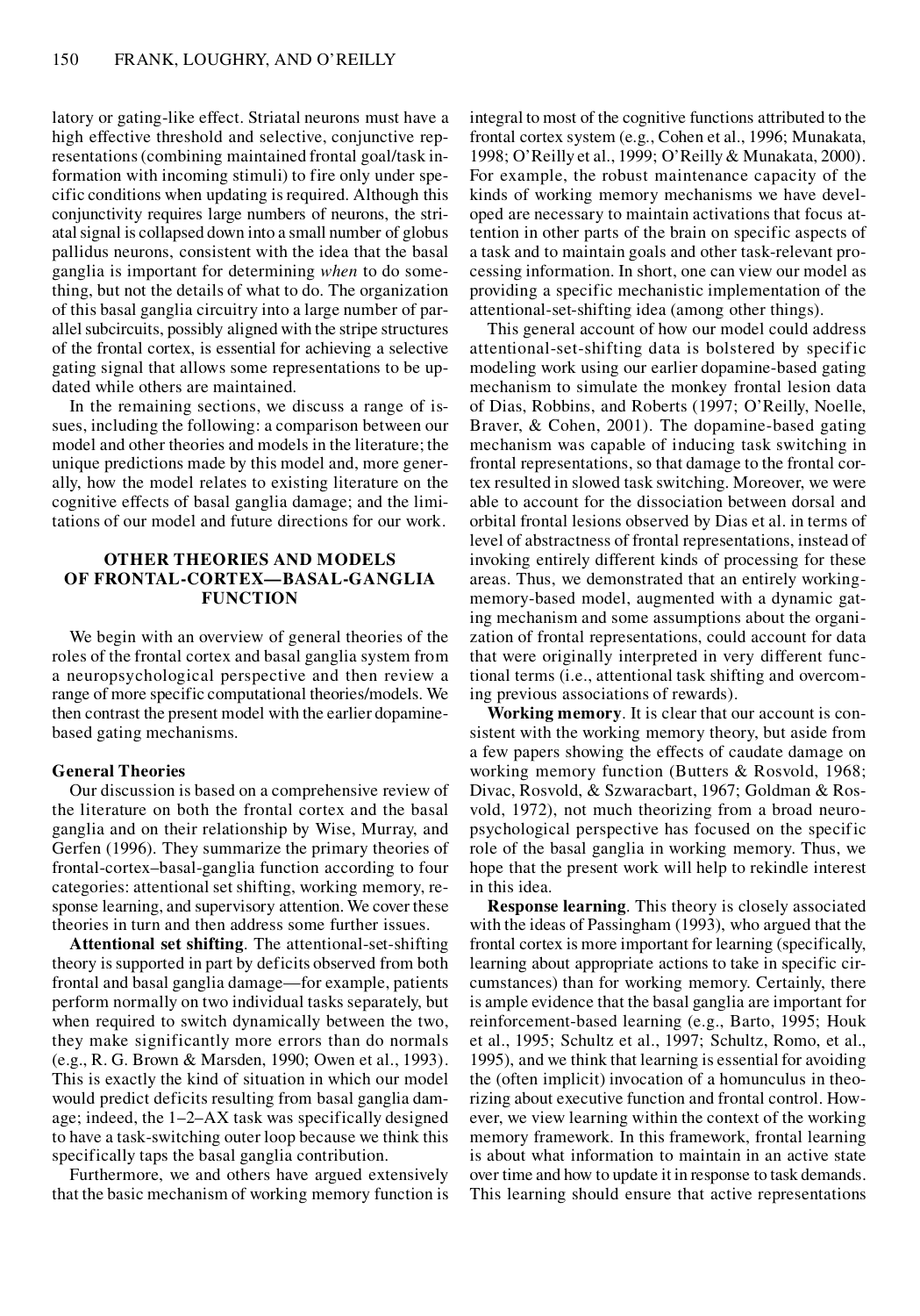have the appropriate impact on overall task performance, both by retaining useful information and by focusing attention on task-relevant information.

**Supervisory attention**. The supervisory attention the ory of Norman and Shallice (Norman & Shallice, 1986; Shallice, 1988) is essentially that the *supervisory attention system* (SAS) controls action by modulating the op eration of the *contention scheduling* (CS) system, which provides relatively automatic input/output response map pings. As is reviewed in Wise et al. (1996), other re searchers (but not Shallice) have associated the SAS with the frontal cortex and the CS system with the basal ganglia. However, this mapping is inconsistent with the inability of the basal ganglia to directly produce motor output or other functions without frontal involvement; in stead, as we and Wise et al. argue, the basal ganglia should be viewed as modulating the frontal cortex, which is the opposite of the SAS/CS framework.

**Behavior-guiding rule learning**. Wise et al. (1996) proposed their own overarching theory of the frontal cortex–basal-ganglia system, which is closely related to other ideas (Fuster, 1989; Owen et al., 1993; Passingham, 1993). They propose that the frontal cortex is important for learning new *behavior-guiding rules* (which amount to sensory–motor mappings, in the simple case), whereas the basal ganglia modulate the application of existing rules as a function of current behavioral context and reinforcement factors. Thus, as in our model, they think of the basal ganglia as having a modulatory interaction with the frontal cortex. Furthermore, they emphasize that the frontal-cortex/basal-ganglia system should not be viewed as a simple motor control system but, rather, should be characterized as enabling flexible, dynamic behavior that coordinates sensory and motor processing. However, they do not provide any more specific, biologically based mechanisms for how this function could be carried out and how, in general, the frontal cortex and basal ganglia provide this extra flexibility. We consider our theory and model as an initial step toward developing a mechanistic framework that is generally consistent with these overall ideas.

**Process versus content**. The ideas above can all be characterized as describing different types of *processing* (switching, maintaining, modulating attention, learning). In contrast, theories of posterior cortex tend to focus on *content*, such as representing object identity ("what") in the ventral visual pathway versus spatial lo cation ("where") or vision-for-action in the dorsal path way. Can we also provide a content-based explanation of what is represented in the frontal-cortex/basal-ganglia system? In areas of the frontal cortex more directly asso ciated with motor control, the content is obviously about muscles and sequences or plans of motor movements. In the monkey prefrontal cortex, attempts to incorporate the what/where distinctions from the posterior cortex (e.g., F. A. W. Wilson, Scalaidhe, & Goldman-Rakic, 1993) have been questioned (S. C. Rao et al., 1997), and the human neuroimaging data is also controversial (e.g., Nystrom

et al., 2000). The original working memory theory of Bad deley (1986) posited a content-based distinction between visuospatial and verbal information, which has met with some support from neuroimaging studies showing a left/right (verbal/visuospatial) organization of frontal cortex (Smith & Jonides, 1997), although this is also not al ways consistently found (e.g., Nystrom et al., 2000).

As was mentioned previously, we have recently pro posed that it might be more useful to think of the organi zation of frontal content in terms of level of abstractness (O'Reilly et al., 2001). Furthermore, we suggest that the frontal cortex represents a wide variety of content that is also encoded in the posterior cortex (but this content can be robustly maintained only in the frontal cortex), to gether with sensory–motor mappings, plans, and goals that may be uniquely represented in the frontal cortex (O'Reilly et al., 1999). Thus, more posterior and inferior areas have more concrete, specific representations, whereas more anterior and dorsal areas have more ab stract representations. In the domain of motor control, it is known that more anterior areas contain progressively more abstract representations of plans and sequences a similar progression can occur with more stimulus-based representations as well. This notion fits well with the ideas of Fuster (1989), who suggested that the frontal cortex sits at the top of a hierarchy of sensory–motor map ping pathways, where it is responsible for bridging the longest temporal gaps. This hierarchy can continue within the frontal cortex, with more anterior areas concerned with ever longer time scales and more abstract plans and concepts (see Christoff & Gabrieli, 2000, and Koechlin, Basso, Pietrini, Panzer, & Grafman, 1999, for recent evi dence consistent with this idea). The notion that the frontal cortex represents behavior-guiding rules (Wise et al., 1996) can be similarly fit within this overall paradigm by assuming that such rules are organized according to different levels of abstraction as well. Furthermore, the framework of Petrides (1994), which involves a distinction between simple maintenance versus more complex pro cessing, can be recast as differences in levels of abstraction of the underlying representations (i.e., simple maintenance involves concrete representations of stimuli, whereas pro cessing involves more abstract representations of goals, plans, and mappings).

#### **Computational Theories/Models**

Perhaps the dominant theme of extant computational models of the basal ganglia is that they support decision making and/or action selection (e.g., Amos, 2000; Beiser & Houk, 1998; Berns & Sejnowski, 1996; Houk & Wise, 1995; Jackson & Houghton, 1995; Kropotov & Etlinger, 1999; Wickens, 1993; Wickens et al., 1995; see Beiser, Hua, & Houk, 1997, and Wickens, 1997, for recent re views). These *selection* models reflect a convergence between the overall idea that the basal ganglia are somehow important for linking stimuli with motor responses and the biological fact that striatal neurons are inhibitory and should, therefore, inhibit each other to produce selection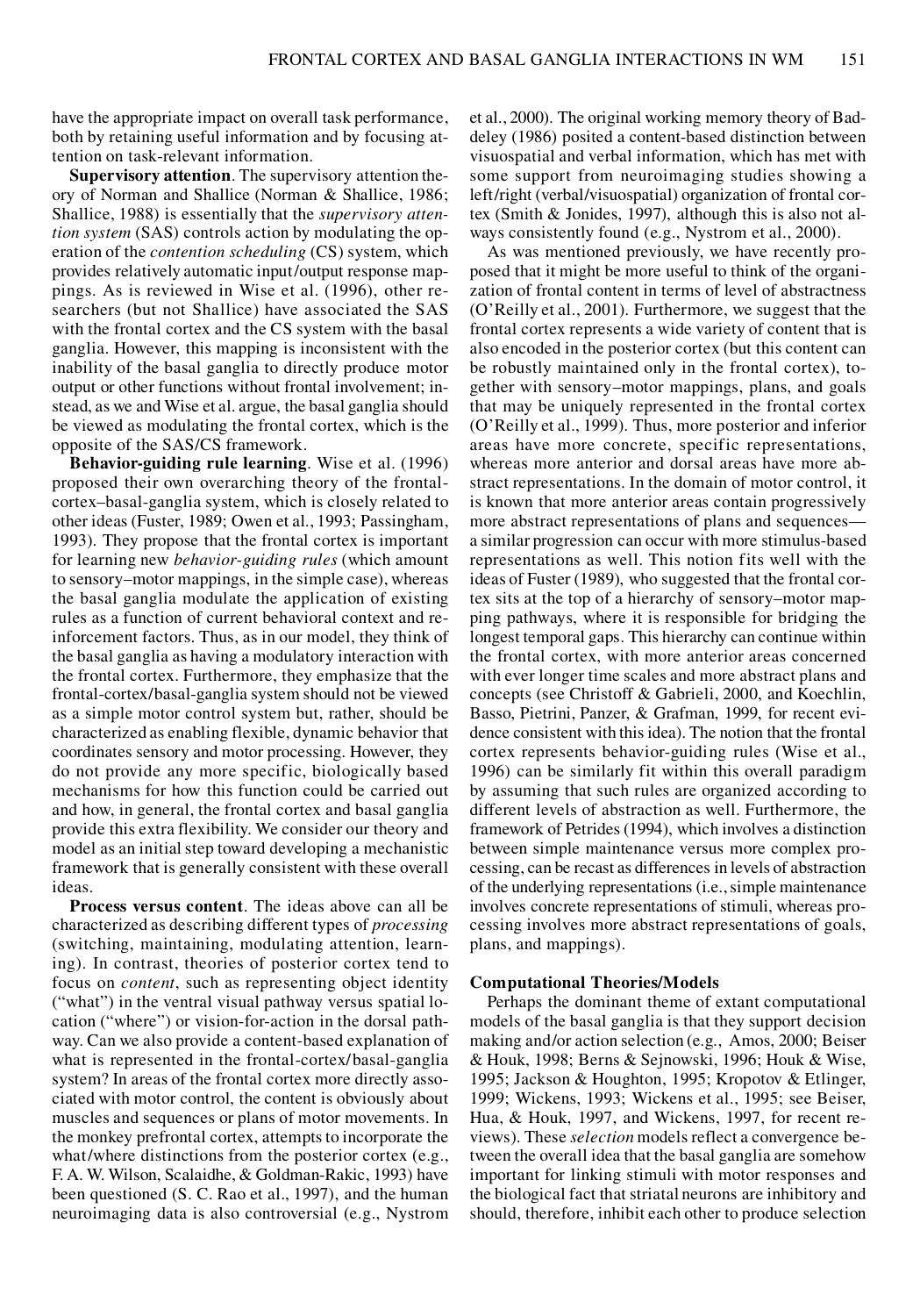effects. Thus, the basal ganglia could be important for selecting the best linkage between the current stimulus + context and a motor response, using inhibitory competition so that only the best match will "win." However, all of these theories suffer from the finding that striatal neurons do not appear to inhibit each other (Jaeger, Kita, & Wilson, 1994). One possible way of retaining this overall selection model is to have the inhibition work indirectly through dopamine modulation via the *indirect pathway* connections with the subthalamic nucleus, as was pro posed by Berns and Sejnowski (1996). This model may be able to resolve some inconsistencies between the slice study that did not find evidence of lateral inhibition (Jaeger et al., 1994) and in vitro studies that do find such evidence (see Wickens, 1997, for a discussion of the rele vant data); the slice preparation does not retain this larger scale indirect pathway circuitry, which may be providing the inhibition. This model is also generally consistent with the finding that dopamine appears to be important for establishing an independence of neural firing in the basal ganglia that is eliminated with damage to the dopamine system (Bergman et al., 1998).

At least some of the selection models also discuss the disinhibitory role of the basal ganglia and suggest that the end result is the initiation of motor actions or working memory updating (e.g., Beiser & Houk, 1998; Dominey, 1995). The selection idea has also been applied in the cognitive domain by simulating performance on the Wis consin card sorting task (WCST; Amos, 2000). In this model, the striatal units act as match detectors between the target cards and the current stimulus and are modulated by frontal attentional signals. When an appropriate match is detected, a corresponding thalamic neuron is disinhibited, and this is taken as the network's response. Although this model does not capture the modulatory nature of the basal ganglia's impact on the frontal cortex and does not speak directly to the involvement of the basal ganglia in working memory, it nevertheless provides an interesting demonstration of normal and impaired cognitive performance on the WCST task, using the selection framework.

Our model is generally consistent with these selection models, insofar as we view the striatum as important for detecting specific conditions for initiating actions or up dating working memory. As we emphasized earlier, this detection process must take into account contextual (e.g., prior actions, goals, task instructions) information maintained in the frontal cortex to determine whether a given stimulus is task relevant and, if so, which region of the frontal cortex should be updated. Thus, the basal ganglia under our model can be said to be performing the selection process of initiating an appropriate response to a given stimulus (or not).

Perhaps the closest model to our own is that of Beiser and Houk (1998), which is itself related to that of Dominey (1995) and is based on the theoretical ideas set forth by Houk and Wise (1995). This model has basal ganglia disinhibition resulting in the activation of recurrent corticothalamic working memory loops to maintain items in a stimulus sequence. Their maintenance mechanism in volves a recurrent bistability in the cortico-thalamic loops, where a phasic disinhibition of the thalamus can switch the loop from the inactive to the active state, depending on a calcium channel rebound current. They also mention that the indirect path through the subthalamic nucleus could potentially deactivate these loops but do not imple ment this in the model. They apply this model to a simple sequence-encoding task involving three stimuli (A, B, C) presented in all possible orders. They show that for some parameter values, the network can spontaneously (with out learning) encode these sequences, using unique acti vation patterns.

There are a number of important differences between our model and the Beiser and Houk (1998) model. First, as we discussed earlier, their use of recurrent loops for active maintenance incurs some difficulties that are avoided by the intracellular maintenance mechanisms employed in our model. For example, they explicitly sep arate the frontal neurons that encode stimulus inputs and those that maintain information, which means that their network would suffer from the catch-22 problem mentioned previously if they were to try to implement a learning mechanism for gating information into working memory. Furthermore, this separation constrains them to postulate direct thalamic activation resulting from striatal disinhibition (via the calcium rebound current), because the frontal neurons that project descending connections to the thalamus are not otherwise activated by stimuli. In contrast, our model has the thalamus being activated by descending frontal projections, as is consistent with avail able data showing that disinhibition alone is insufficient to activate the thalamus (Chevalier & Deniau, 1990).

Perhaps the most important difference is that their model does not actually implement a gating mechanism, because they do not deal with distractor stimuli, and it seems clear that their model would necessarily activate a working memory representation for each incoming stim ulus. The hallmark of a true gating mechanism is that it selectively updates only for task-relevant stimuli, as defined by the current context. This is the reason that our model deals with a task domain that requires multiple, hierarchical levels of maintenance and gating, whereas their sequencing task requires only maintenance of the im mediately prior stimulus, so that their model can succeed by always updating. Furthermore, their model has no pro visions, or apparent need, for a learning mechanism, whereas this is a central, if presently incompletely imple mented, aspect of our model.

To demonstrate that our model can also explain the role of the basal ganglia in sequencing tasks, we applied our architecture to a motor sequencing task that has been shown in monkeys to depend on the basal ganglia (Mat sumoto, Hanakawa, Maki, Graybiel, & Kimura, 1999). In this task, two different sequences are trained—either 1, 2,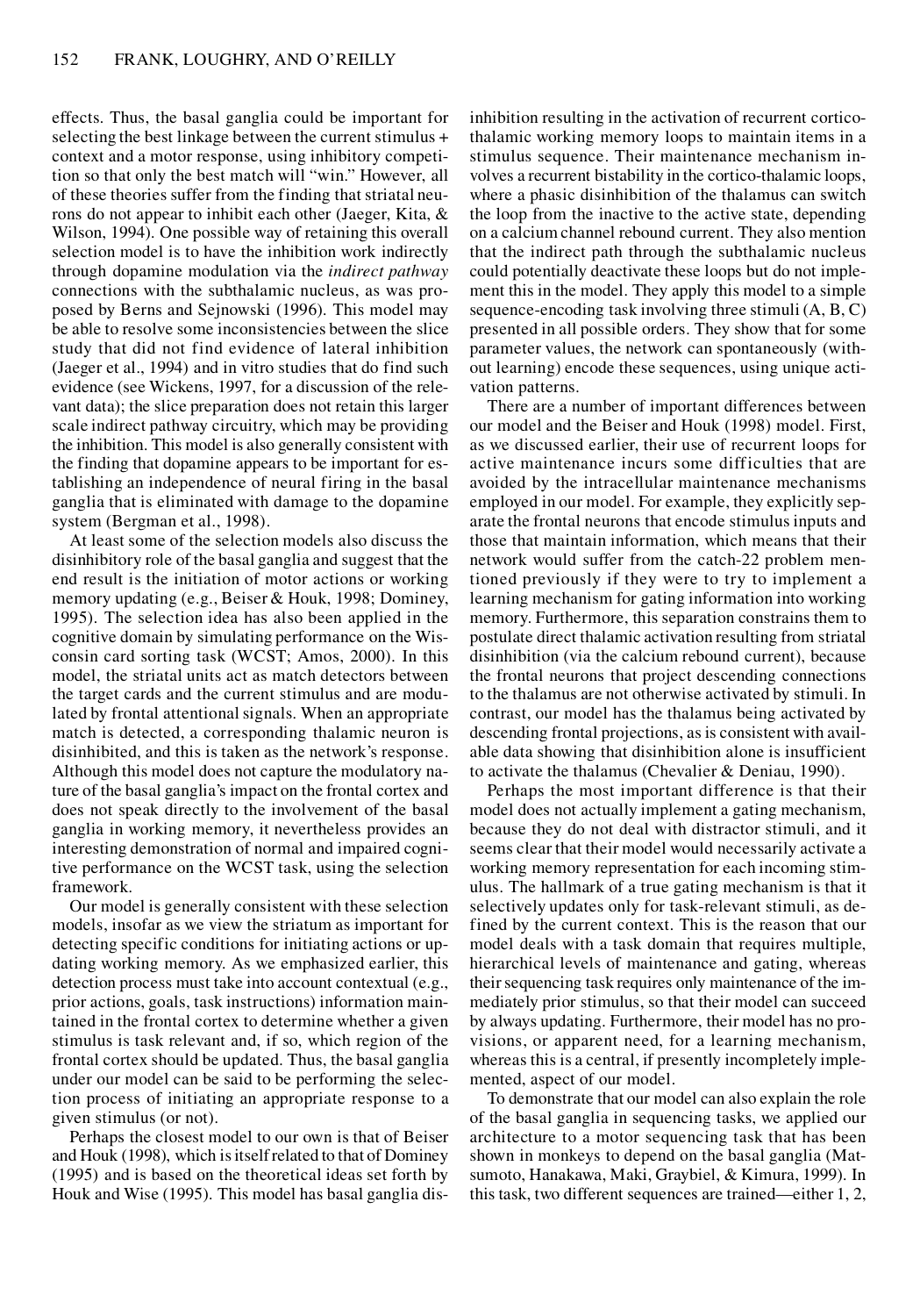

**Figure 8. Settling time in the sequential network for the second and third steps in the sequence. The third step is faster owing to the ability of the network to predict it better.**

3 or 1, 3, 2—where the numbers represent locations of lights in a display. Monkeys are trained to press buttons in the positions of these lights. The key property of these sequences is that after the second step in the sequence, the third step is completely predictable. Thus, it should be responded to faster, which is the case in intact monkeys, but not in monkeys with basal ganglia impairments. We showed that the network can learn to predict the third step in the sequence by encoding in the striatum a conjunction between the prior step and the onset of the third stimulus and, therefore, produce an output more rapidly. The same target representation kind of learning as that used in the 1–2–AX model was used to "train" this network. As a result of this learning's producing stronger representations, the network became better able to produce this pre diction on the third step. This enabled the network to re produce the basic finding from the monkey studies, a faster reaction time to the third step in the sequence (Fig ure 8). We anticipate being able to provide a more com putationally satisfying sequencing model when we de velop the learning aspect of our model in a more realistic fashion.

Finally, there are a number of other computational models that focus mainly on the PFC without a detailed consideration of the role of the basal ganglia (Dehaene & Changeux, 1989, 1991; Guigon, Dorizzi, Burnod, & Schultz, 1995; Moody et al., 1998; Seung, 1998; Tanaka & Okada, 1999; Zipser, 1991). Most of these models lack a true gating mechanism, even though some have a "gate" input that is additive and not modulatory, as re quired by a true gating mechanism (e.g., Moody et al., 1998). We argue that such models will suffer from the in ability to dynamically shift between rapid updating and robust maintenance. For example, the Moody et al. model required 10 million training trials to acquire a simple delayed matching-to-sample task with distractors; we argue that this was because the network had to learn a delicate balance between updating and maintenance via additive network weights. This is consistent with computational comparisons of gated versus nongated memory models (Hochreiter & Schmidhuber, 1997). Other prefrontal based models that were discussed earlier incorporate intrinsic bistability, as in our model (Durstewitz et al., 1999; Durstewitz et al., 2000a; Fellous et al., 1998; Wang, 1999), but these models lack explicit gating circuitry as imple mented by the basal ganglia in our model.

To summarize, we see the primary contributions of the present work as linking the functional/computational level analysis of working memory function in terms of a selective gating mechanism with the underlying capacities of the basal-ganglia–frontal-cortex system. Although there are existing models that share many properties with our own, our emphasis on the gating function is novel. We have also provided a set of specific ideas, motivated again by functional/computational considerations, about active maintenance in terms of persistent ionic channels and how these could be modulated by the basal ganglia.

## **Relationship to the Dopamine-Based Gating Models**

As was noted above, the present model was developed in the context of existing dopamine-based gating models of frontal cortex (Braver & Cohen, 2000; Cohen et al., 1996; O'Reilly et al., 1999; O'Reilly & Munakata, 2000). The primary difference between these models at the functional level is that the basal ganglia allow for *selective* updating, whereas dopamine is a relatively global neuromodulator that would result in updating large re gions of the frontal cortex at the same time. In tasks that do not require this selective updating, however, we think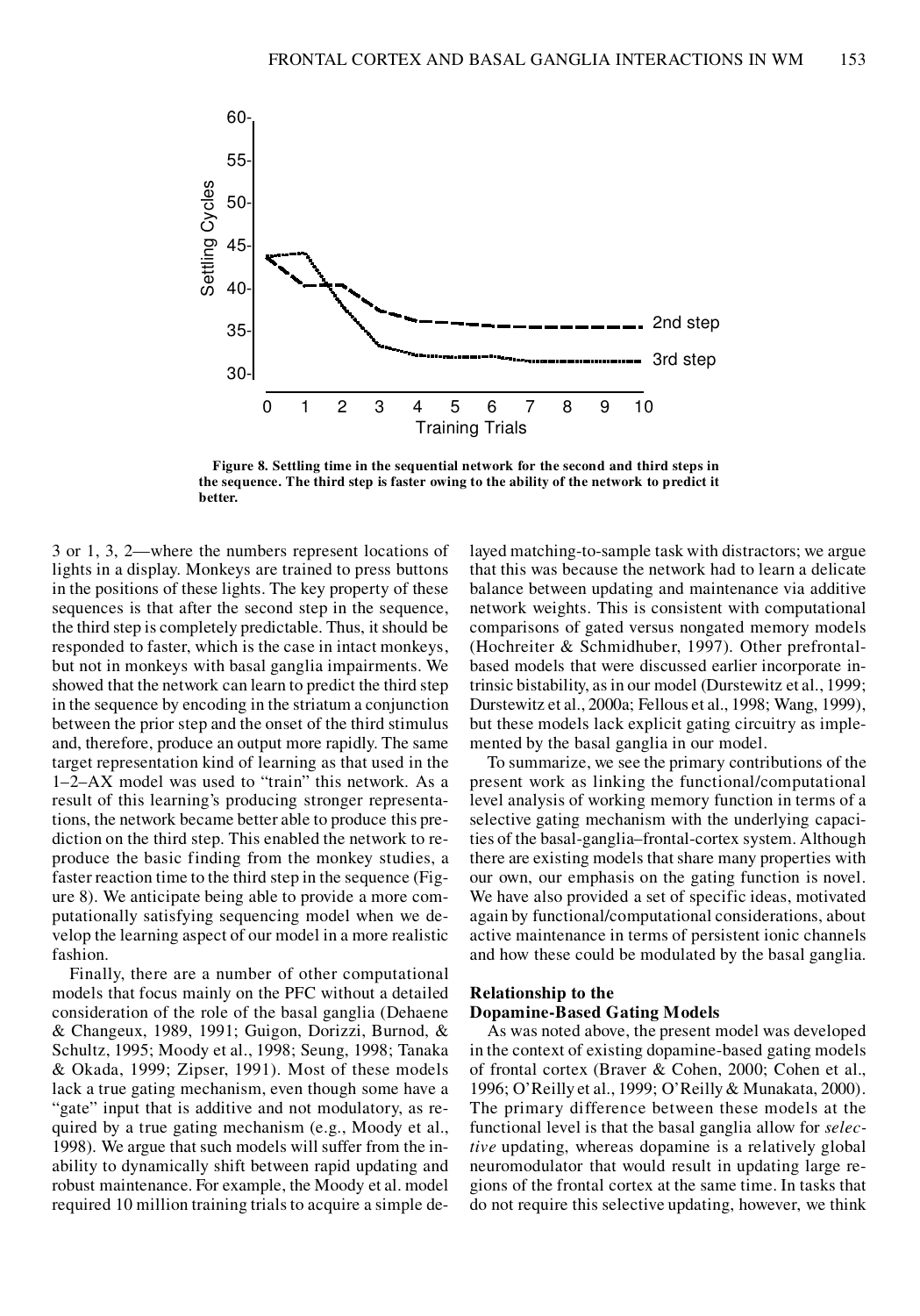that the two models would behave in a similar fashion overall. We will test this idea explicitly, after we have de veloped the learning mechanism for the basal ganglia model, by replicating earlier studies that have used the dopamine-based model.

Despite having a high level of overall functional similarity, these two models clearly make very different pre dictions regarding the role of dopamine in working mem ory. Perhaps the most important difference is that the dopamine-based gating mechanism is based on a coinci dence between the need to gate information into working memory and differences in level of expected reward. Specifically, dopamine bursts are known to occur for un expected rewards and, critically, for stimuli that have been previously predictive of future rewards (e.g., Montague et al., 1996; Schultz et al., 1993). Because it will, by definition, be rewarding to maintain stimuli that need to be maintained for successful task performance, it makes sense that dopamine bursts should occur for such stimuli (and computational models demonstrate that this is not a circular argument, even though it may sound like one; Braver & Cohen, 2000; O'Reilly & Munakata, 2000). However, this coincidence between reward prediction and the need to gate into working memory may not al ways hold up. In particular, it seems likely that after a task becomes well learned, rewards will no longer be unex pected, especially for intermediate steps in a chain of working memory updates (e.g., as required for mental arithmetic). The basal ganglia gating mechanism can avoid this problem because, in this model, dopamine is only thought to play a role in learning; after expertise is achieved, striatal neurons can be triggered directly from stimuli and context, without any facilitory boost from dopamine being required.

It remains possible that both dopamine and the basal ganglia work together to trigger gating. For example, broad, dopamine-based gating may be important during initial phases of learning a task, and then the basal gan glia play a dominant role for more well learned tasks. One piece of data consistent with such a scenario is the finding that, in anesthetized animals, dopamine can shift prefrontal neurons between two intrinsic bistable states (Lewis & O'Donnell, 2000). However, this finding has not been replicated in awake animals, so it is possible that normal tonic dopamine levels are sufficient to allow other activation signals (e.g., from Layer 4 activation driven by thal amic disinhibition) to switch bistable modes (as hypoth esized in the present model). In short, further empirical work needs to be done to resolve these issues.

## **Unique Predictions and Behavioral Data**

In addition to incorporating a wide range of known properties of the frontal cortex and basal ganglia system, our model makes a number of novel predictions at a range of different levels. At a basic biological level, the model incorporates a few features that remain somewhat speculative at this point, and therefore constitute clear predictions of the model that could be tested using a variety of electrophysiological methods:

1. Frontal neurons have some kind of intrinsic maintenance capacity—for example, excitatory ion channels that persist on the order of seconds. Note that subsequent predictions suggest that these currents will be activated only under very specific conditions, making them potentially somewhat difficult to find empirically.

2. Disinhibition of thalamic neurons should be a dominant factor in enabling the activation of corresponding Layer 4 frontal neurons.

3. Coactivation of Layer 4 neurons and other synaptic inputs into neurons in Layers 2–3 or 5–6 should lead to the activation of intrinsic maintenance currents. Activation of Layer 4 without other synaptic input should reset the intrinsic currents.

4. Frontal neurons within a stripe (e.g., within a short distance of each other, as in the isocoding columns of S. G. Rao et al., 1999) should all exhibit the same time course of updating and maintenance. For example, if one neuron shows evidence of being updated, others nearby should as well. Note that this does not mean that these neurons should necessarily encode identical information; different subsets of neurons within a stripe can be acti vated in different tasks or situations. However, the com mon gating signal should in general induce a greater level of commonality to neurons within a stripe than between.

At the behavioral level, the model has the potential to make detailed predictions regarding the different effects of lesions of each component along the circuit between the frontal cortex and the basal ganglia. At the most basic level, because these systems are mutually dependent, our model predicts that damage anywhere within the circuit will result in overall impairments (see L. L. Brown et al., 1997, R. G. Brown & Marsden, 1990, and Middleton & Strick, 2000b, for reviews of relevant data supporting this idea). For the more detailed predictions, we can only make qualitative predictions, because we have not directly modeled many behavioral tasks; we plan to use the learning-based version of our model (currently under de velopment) to simulate a wide range of frontal tasks and to make more detailed predictions. The following are some suggestions of how damage to different parts of the model should differ in their behavioral consequences.

1. Selective damage to the basal ganglia (sparing the frontal cortex) should generally be more evident with more complex working memory tasks that require selective gating of information in the face of ongoing processing and/or other distracting information. Basic motor plans, sequences, and other kinds of frontal knowledge should remain intact. This suggestion is consistent with data reviewed in R. G. Brown and Marsden (1990), sug gesting that Parkinson's patients show deficits most reli ably when they have to maintain internal state information to perform tasks (i.e., working memory). For example, Parkinson's patients were selectively impaired on a Stroop task without external cues available, but not when these cues were available (R. G. Brown & Marsden, 1988). However, Parkinson's patients can also have reduced do pamine levels in the frontal cortex, so it is difficult to draw too many strong conclusions regarding selective basal gan-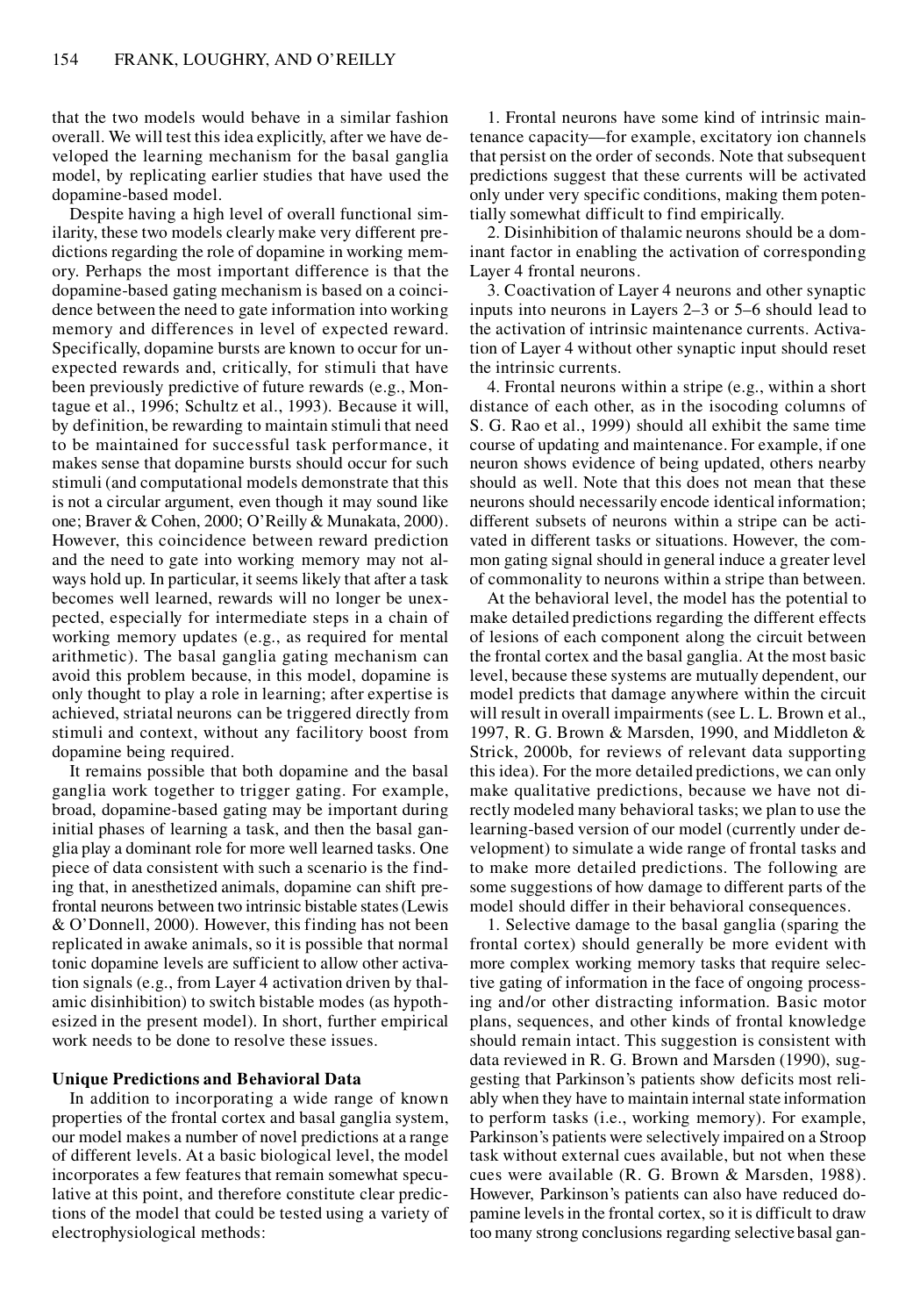glia effects from this population. Other evidence comes from neuroimaging studies that have found enhanced GPi activation in normals for a difficult planning task (Tower of London) and working memory tasks, but not in Parkin son's patients (Owen, Doyon, Dagher, Sadikot, & Evans, 1998). Another interesting case, with stroke-induced selective striatal damage and selective planning and working memory deficits, was reported by Robbins et al. (1995). They specifically interpreted this case as reflecting a deficit in the updating of strategies and working mem ory, which is consistent with our model.

2. Selective damage to the GPi will cause the frontal loops to be constantly disinhibited (which is presumably why pallidotomies are beneficial for enabling Parkinson's patients to move more freely). This should cause differ ent kinds of behavioral errors, as compared with the effects of striatal damage, which would prevent the loops from becoming disinhibited. For example, constant disin hibition via GPi damage should result in excessive working memory updating according to our model, whereas striatal damage should result in an inability to selectively update at the appropriate time. Thus, GPi patients might appear scattered, impulsive, and motorically hyperactive, as in Huntington's syndrome, Tourette's syndrome, and people with attention-deficit hyperactivity disorder (all of which are known to involve the basal ganglia but have not been specifically linked with the GPi). In contrast, patients with striatal damage should exhibit both physical akinesia and "psychic akinesia" (R. G. Brown & Mars den, 1990)—the inability to initiate both actions and thoughts. Either updating too frequently or not enough will cause errors on many tasks (e.g., selective GPi dam age has been described as impairing performance on a range of "frontal-like" tasks; Dujardin, Krystkowiak, Defebvre, Blond, & Destee, 2000; Trepanier, Saint-Cyr, Lozano, & Lang, 1998), but it should be possible to determine which of these problems is at work by analyzing the patterns of errors across trials.

3. Tasks that require multiple levels of working mem ory (e.g., the outer and inner loops of the 12–AX task) should activate different stripes in the frontal cortex, as compared with those that require only one level of working memory. Although it is entirely possible that these stripe-level differences would not be resolvable with pres ent neuroimaging techniques, there is, in fact, some evidence consistent with this prediction. For example, an fMRI study has shown that activation is present in the anterior PFC specifically when "multitasking" is required (Christoff & Gabrieli, 2000; Koechlin et al., 1999). Other, more direct studies testing this prediction in the 12–AX are also currently underway, and preliminary data support our prediction (Jonathan D. Cohen, personal communi cation, February 1, 2001). One other possible experi mental paradigm for exploring the model's predictions would be through the P300 component in event related potential studies, which has been suggested to reflect context updating (Donchin & Coles, 1988) and should be closely related to working memory updating (see also Kropotov & Etlinger, 1999).

#### **Limitations of the Model and Future Directions**

The primary limitation of our model as it stands now is in the lack of an implemented learning mechanism for shaping the basal ganglia gating mechanism so that it fires appropriately for task-relevant stimuli. In previous work, we and our colleagues have developed such learning models on the basis of the reinforcement learning paradigm (Braver & Cohen, 2000; Cohen et al., 1996; O'Reilly et al., 1999; O'Reilly et al., 2001). There is abun dant motivation for thinking that the basal ganglia are intimately involved in this kind of learning, via their influence over the dopaminergic neurons of the substantia nigra pars compacta and the ventral tegmental area (e.g., Barto, 1995; Houk et al., 1995; Schultz et al., 1997; Schultz, Romo, et al., 1995).

The difficulty of extending this previous learning work to the present model comes from two factors. First, whereas in previous models we used a fairly abstract im plementation of the dopaminergic system, we are attempting to make the new model faithful to the underlying biology of the basal ganglia system, about which much is known. Second, the selective nature of basal gan glia gating requires a mechanism capable of learning to allocate representations across the different separately controllable working memory stripes. In contrast, the earlier dopamine-based gating model had to contend only with one global gating signal. We are making progress addressing these issues in ongoing modeling work.

#### **CONCLUSION**

This research has demonstrated that computational models are useful for helping to understand how complex features of the underlying biology can give rise to aspects of cognitive function. Such models are particularly im portant when trying to understand how a number of different specialized brain areas (e.g., the frontal cortex and the basal ganglia) interact to perform one overall function (e.g., working memory). We have found in the present work a useful synergy between the functional demands of a selective gating mechanism in working memory and the detailed biological properties of the basal ganglia. This convergence across multiple levels of analysis is im portant for building confidence in the resulting theory.

#### **REFERENCES**

- ALEXANDER, G. E. (1987). Selective neuronal discharge in monkey putamen reflects intended direction of planned limb movements. *[Ex](http://lindoro.catchword.com/nw=1/rpsv/cgi-bin/linker?ext=a&reqidx=/0014-4819^28^2967L.623[aid=1532813])[perimental Brain Research](http://lindoro.catchword.com/nw=1/rpsv/cgi-bin/linker?ext=a&reqidx=/0014-4819^28^2967L.623[aid=1532813])*, **67**, 623-634.
- Alexander, G. E., Crutcher, M., & DeLong, M. (1990). Basal gangliathalamocortical circuits: Parallel substrates for motor, oculomotor, "prefrontal" and "limbic" functions. In H. Uylings, C. Van Eden, J. De Bruin, M. Corner, & M. Feenstra (Eds.), *The prefrontal cortex: Its structure, function, and pathology* (pp. 119-146). Amsterdam: El sevier.
- Alexander, G. E., DeLong, M. R., & Strick, P. L. (1986). Parallel or ganization of functionally segregated circuits linking basal ganglia and cortex. *[Annual Review of Neuroscience](http://lindoro.catchword.com/nw=1/rpsv/cgi-bin/linker?ext=a&reqidx=/0147-006X^28^299L.357[aid=123407])*, **9**, 357-381.
- Amos, A. (2000). A computational model of information processing in the frontal cortex and basal ganglia. *[Journal of Cognitive Neuro](http://lindoro.catchword.com/nw=1/rpsv/cgi-bin/linker?ext=a&reqidx=/0898-929X^28^2912L.505[aid=1532814]) science*, **12**[, 505-519.](http://lindoro.catchword.com/nw=1/rpsv/cgi-bin/linker?ext=a&reqidx=/0898-929X^28^2912L.505[aid=1532814])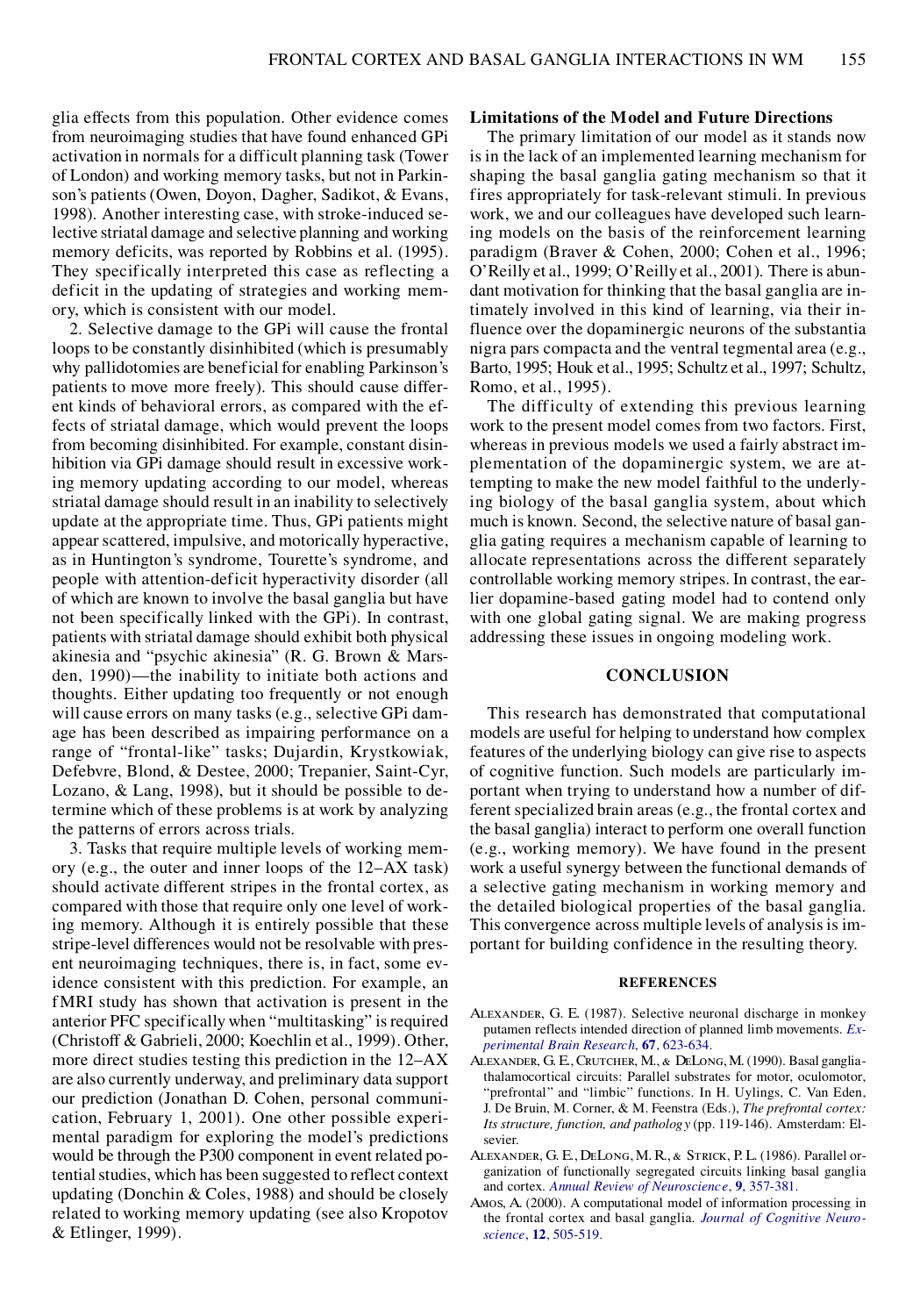BADDELEY, A. D. (1986). *Working memory*. New York: Oxford University Press.

- Barto, A. G. (1995). Adaptive critics and the basal ganglia. In J. C. Houk, J. L. Davis, & D. G. Beiser (Eds.), *Models of information pro cessing in the basal ganglia* (pp. 215-232). Cambridge, MA: MIT Press.
- BEISER, D. G., & HOUK, J. C. (1998). Model of cortical-basal ganglionic processing: Encoding the serial order of sensory events. *[Journal of](http://lindoro.catchword.com/nw=1/rpsv/cgi-bin/linker?ext=a&reqidx=/0022-3077^28^2979L.3168[aid=1532815]) [Neurophysiology](http://lindoro.catchword.com/nw=1/rpsv/cgi-bin/linker?ext=a&reqidx=/0022-3077^28^2979L.3168[aid=1532815])*, **79**, 3168-3188.
- Beiser, D. G., Hua, S. E., & Houk, J. C. (1997). Network models of the basal ganglia. *[Current Opinion in Neurobiolog](http://lindoro.catchword.com/nw=1/rpsv/cgi-bin/linker?ext=a&reqidx=/0959-4388^28^297L.185[aid=1532816]) y*, **7**, 185-190.
- Bergman, H., Feingold, A., Nini, A., Raz, A., Slovin, H., Abeles, M., & Vaadia, E. (1998). Physiological aspects of information processing in the basal ganglia of normal and parkinsonian primates. *[Trends](http://lindoro.catchword.com/nw=1/rpsv/cgi-bin/linker?ext=a&reqidx=/0166-2236^28^2921L.32[aid=1532817]) [in Neurosciences](http://lindoro.catchword.com/nw=1/rpsv/cgi-bin/linker?ext=a&reqidx=/0166-2236^28^2921L.32[aid=1532817])*, **21**, 32-38.
- BERNS, G. S., & SEJNOWSKI, T. J. (1996). How the basal ganglia make decisions. In A. Damasio, H. Damasio, & Y. Christen (Eds.), *Neurobiology of decision-making* (pp. 101-113). Berlin: Springer-Verlag.
- Braver, T. S., & Cohen, J. D. (2000). On the control of control: The role of dopamine in regulating prefrontal function and working mem ory. In S. Monsell & J. Driver (Eds.), *Attention and performance XVIII: Control of cognitive processes* (pp. 713-737). Cambridge, MA: MIT Press.
- BROWN, L. L., SCHNEIDER, J. S., & LIDSKY, T. I. (1997). Sensory and cognitive functions of the basal ganglia. *[Current Opinion in Neuro](http://lindoro.catchword.com/nw=1/rpsv/cgi-bin/linker?ext=a&reqidx=/0959-4388^28^297L.157[aid=847807]) biology*, **7**[, 157-163.](http://lindoro.catchword.com/nw=1/rpsv/cgi-bin/linker?ext=a&reqidx=/0959-4388^28^297L.157[aid=847807])
- Brown, R. G., & MARSDEN, C. D. (1988). Internal versus external cues and the control of attention in Parkinson's disease. *Brain*, **111**[, 323-345.](http://lindoro.catchword.com/nw=1/rpsv/cgi-bin/linker?ext=a&reqidx=/0006-8950^28^29111L.323[aid=296423])
- Brown, R. G., & MARSDEN, C. D. (1990). Cognitive function in Parkinson's disease: From description to theory. *[Trends in Neurosciences](http://lindoro.catchword.com/nw=1/rpsv/cgi-bin/linker?ext=a&reqidx=/0166-2236^28^2913L.21[aid=316087])*, **13**[, 21-29.](http://lindoro.catchword.com/nw=1/rpsv/cgi-bin/linker?ext=a&reqidx=/0166-2236^28^2913L.21[aid=316087])
- BULLOCK, D., & GROSSBERG, S. (1988). Neural dynamics of planned arm movements: Emergent invariants and speed–accuracy properties during trajectory formation. *[Psychological Review](http://lindoro.catchword.com/nw=1/rpsv/cgi-bin/linker?ext=a&reqidx=/0033-295X^28^2995L.49[aid=216568])*, **95**, 49-90.
- BUTTERS, N., & ROSVOLD, H. E. (1968). The effect of caudate and septal nuclei lesions on resistance to extinction and delayed-alternation performance in monkeys. *[Journal of Comparative Physiological Psy](http://lindoro.catchword.com/nw=1/rpsv/cgi-bin/linker?ext=a&reqidx=/0021-9940^28^2965L.397[aid=1532818]) chology*, **65**[, 397-403.](http://lindoro.catchword.com/nw=1/rpsv/cgi-bin/linker?ext=a&reqidx=/0021-9940^28^2965L.397[aid=1532818])
- Chevalier, G., & Deniau, J. M. (1990). Disinhibition as a basic pro cess in the expression of striatal functions. *[Trends in Neurosciences](http://lindoro.catchword.com/nw=1/rpsv/cgi-bin/linker?ext=a&reqidx=/0166-2236^28^2913L.277[aid=1532819])*, **13**[, 277-280.](http://lindoro.catchword.com/nw=1/rpsv/cgi-bin/linker?ext=a&reqidx=/0166-2236^28^2913L.277[aid=1532819])
- CHRISTOFF, K., & GABRIELI, J. D. E. (2000). The frontopolar cortex and human cognition: Evidence for a rostrocaudal hierarchical organization within the human prefrontal cortex. *Psychobiology*, **28**, 168-186.
- COHEN, J. D., BRAVER, T. S., & O'REILLY, R. C. (1996). A computational approach to prefrontal cortex, cognitive control, and schizophrenia: Recent developments and current challenges. *[Philosophical Transac](http://lindoro.catchword.com/nw=1/rpsv/cgi-bin/linker?ext=a&reqidx=/0962-8436^28^29351L.1515[aid=847849])[tions of the Royal Society of London: Series](http://lindoro.catchword.com/nw=1/rpsv/cgi-bin/linker?ext=a&reqidx=/0962-8436^28^29351L.1515[aid=847849]) B*, **351**, 1515-1527 .
- Cohen, J. D., Dunbar, K., & McClelland, J. L. (1990). On the control of automatic processes: A parallel distributed processing model of the Stroop effect. *[Psychological Review](http://lindoro.catchword.com/nw=1/rpsv/cgi-bin/linker?ext=a&reqidx=/0033-295X^28^2997L.332[aid=294036])*, **97**, 332-361.
- COHEN, J. D., & O'REILLY, R. C. (1996). A preliminary theory of the interactions between prefrontal cortex and hippocampus that contribute to planning and prospective memory. In M. Brandimonte, G. O. Einstein, & M. A. McDaniel (Eds.), *Prospective memory: The ory and applications* (pp. 267-296). Mahwah, NJ: Erlbaum.
- Cohen, J. D., Perlstein, W. M., Braver, T. S., Nystrom, L. E., Noll, D. C., JONIDES, J., & SMITH, E. E. (1997). Temporal dynamics of brain activity during a working memory task. *Nature*, **386**, 604-608.
- Constantinidis, C., & Steinmetz, M. A. (1996). Neuronal activity in posterior parietal area 7a during the delay periods of a spatial mem ory task. *[Journal of Neurophysiolog](http://lindoro.catchword.com/nw=1/rpsv/cgi-bin/linker?ext=a&reqidx=/0022-3077^28^2976L.1352[aid=880534]) y*, **76**, 1352-1355.
- Dehaene, S., & Changeux, J. P. (1989). A simple model of prefrontal cortex function in delayed-response tasks. *Journal of Cognitive Neu roscience*, **1**, 244-261.
- Dehaene, S., & Changeux, J. P. (1991). The Wisconsin Card Sorting Test: Theoretical analysis and modeling in a neuronal network. *[Cere](http://lindoro.catchword.com/nw=1/rpsv/cgi-bin/linker?ext=a&reqidx=/1047-3211^28^291L.62[aid=125721])[bral Cortex](http://lindoro.catchword.com/nw=1/rpsv/cgi-bin/linker?ext=a&reqidx=/1047-3211^28^291L.62[aid=125721])*, **1**, 62-79.
- Deniau, J. M., & Chevalier, G. (1985). Disinhibition as a basic pro cess in the expression of striatal functions: II. The striato-nigral influence on thalamocortical cells of the ventromedial thalamic nu cleus. *[Brain Research](http://lindoro.catchword.com/nw=1/rpsv/cgi-bin/linker?ext=a&reqidx=/0006-8993^28^29334L.227[aid=1532821])*, **334**, 227-233.
- Dias, R., Robbins, T. W., & Roberts, A. C. (1997). Dissociable forms of inhibitory control within prefrontal cortex with an analog of the Wisconsin Card Sort Test: Restriction to novel situations and inde pendence from "on-line" processing. *[Journal of Neuroscience](http://lindoro.catchword.com/nw=1/rpsv/cgi-bin/linker?ext=a&reqidx=/0270-6474^28^2917L.9285[aid=1532822])*, **17**, [9285-9297.](http://lindoro.catchword.com/nw=1/rpsv/cgi-bin/linker?ext=a&reqidx=/0270-6474^28^2917L.9285[aid=1532822])
- Dilmore, J. G., Gutkin, B. G., & Ermentrout, G. B. (1999). Effects of dopaminergic modulation of persistent sodium currents on the ex citability of prefrontal cortical neurons: A computational study. *Neurocomputing*, **26**, 104-116.
- DIVAC, I., ROSVOLD, H. E., & SZWARACBART, M. K. (1967). Behavioral effects of selective ablation of the caudate nucleus. *[Journal of Com](http://lindoro.catchword.com/nw=1/rpsv/cgi-bin/linker?ext=a&reqidx=/0021-9940^28^2963L.184[aid=1532824]) [parative Physiological Psychology](http://lindoro.catchword.com/nw=1/rpsv/cgi-bin/linker?ext=a&reqidx=/0021-9940^28^2963L.184[aid=1532824])*, **63**, 184-190.
- Dominey, P. F. (1995). Complex sensory–motor sequence learning based on recurrent state representation and reinforcement learning. *[Biological Cybernetics](http://lindoro.catchword.com/nw=1/rpsv/cgi-bin/linker?ext=a&reqidx=/0340-1200^28^2973L.265[aid=303735])*, **73**, 265-274.
- DOMINEY, P. F., & ARBIB, M. A. (1992). Cortico-subcortical model for generation of spatially accurate sequential saccades. *[Cerebral Cortex](http://lindoro.catchword.com/nw=1/rpsv/cgi-bin/linker?ext=a&reqidx=/1047-3211^28^292L.153[aid=959310])*, **2**[, 153-175.](http://lindoro.catchword.com/nw=1/rpsv/cgi-bin/linker?ext=a&reqidx=/1047-3211^28^292L.153[aid=959310])
- DONCHIN, E., & COLES, M. G. (1988). Is the P300 component a manifestation of context updating? *Behavioral & Brain Sciences*, **11**, 357- 427.
- Douglas, R. J., & Martin, K. A. C. (1990). Neocortex. In G. M. Shep herd (Ed.), *The synaptic organization of the brain* (pp. 389-438). Oxford: Oxford University Press.
- Dujardin, K., Krystkowiak, P., Defebvre, L., Blond, S., & Destee, A. (2000). A case of severe dysexecutive syndrome consecutive to chronic bilateral pallidal stimulation. *[Neuropsychologia](http://lindoro.catchword.com/nw=1/rpsv/cgi-bin/linker?ext=a&reqidx=/0028-3932^28^2938L.1305[aid=1532825])*, **38**, 1305-1315 .
- Durstewitz, D., Kelc, M., & Gunturkun, O. (1999). A neurocom putational theory of the dopaminergic modulation of working mem ory functions. *[Journal of Neuroscience](http://lindoro.catchword.com/nw=1/rpsv/cgi-bin/linker?ext=a&reqidx=/0270-6474^28^2919L.2807[aid=1532826])*, **19**, 2807-2822.
- Durstewitz, D., Seamans, J. K., & Sejnowski, T. J. (2000a). Dopamine mediated stabilization of delay-period activity in a network model of prefrontal cortex. *[Journal of Neurophysiolog](http://lindoro.catchword.com/nw=1/rpsv/cgi-bin/linker?ext=a&reqidx=/0022-3077^28^2983L.1733[aid=1532827]) y*, **83**, 1733-1750.
- Durstewitz, D., Seamans, J. K., & Sejnowski, T. J. (2000b). Neuro computational models of working memory. *Nature Neuroscience*, **3** (Suppl.), 1184-1191.
- Erickson, S. L., & Lewis, D. A. (2000). Prefrontal cortical inputs to monkey mediodorsal thalamus. *Society for Neuroscience Abstracts* (p. 461). San Diego: Society for Neuroscience.
- Fellous, J. M., Wang, X. J., & Lisman, J. E. (1998). A role for NMDAreceptor channels in working memory. *[Nature Neuroscience](http://lindoro.catchword.com/nw=1/rpsv/cgi-bin/linker?ext=a&reqidx=/1097-6256^28^291L.273[aid=1532828])*, **1**, 273- [275.](http://lindoro.catchword.com/nw=1/rpsv/cgi-bin/linker?ext=a&reqidx=/1097-6256^28^291L.273[aid=1532828])
- Fox, C. A., & RAFOLS, J. A. (1976). The striatal efferents in the globus pallidus and in the substantia nigra. In M. D. Yahr (Ed.), *The basal ganglia* (pp. 37-55). New York: Raven.
- Funahashi, S., Bruce, C. J., & Goldman-Rakic, P. S. (1989). Mne monic coding of visual space in the monkey's dorsolateral prefrontal cortex. *[Journal of Neurophysiolog](http://lindoro.catchword.com/nw=1/rpsv/cgi-bin/linker?ext=a&reqidx=/0022-3077^28^2961L.331[aid=213612]) y*, **61**, 331-349.
- Fuster, J. M. (1989). *The prefrontal cortex: Anatomy, physiology and neuropsychology of the frontal lobe* (3rd ed.)*.* New York: Lippincott- Raven.
- Fuster, J. M., & Alexander, G. E. (1971). Neuron activity related to short-term memory. *Science*, **173**[, 652-654.](http://lindoro.catchword.com/nw=1/rpsv/cgi-bin/linker?ext=a&reqidx=/0036-8075^28^29173L.652[aid=847835])
- Gelfand, J., Gullapalli, V., Johnson, M., Raye, C., & Henderson, J. (1997). The dynamics of prefrontal cortico-thalamo-basal ganglionic loops and short term memory interference phenomena. In *Proceedings of the 19th Annual Conference of the Cognitive Science Society* (pp. 253-258). Mahwah, NJ: Erlbaum.
- GOBBEL, J. R. (1995). A biophysically-based model of the neostriatum as a dynamically reconfigurable network. In M. Boden & L.-E. Niklasson (Eds.), *Proceedings of the Second Swedish Conference on Connectionism*. Hillsdale, NJ: Erlbaum.
- GOBBEL, J. R. (1997). The role of the neostriatum in the execution of ac*tion sequences*. Unpublished doctoral dissertation, University of California, San Diego.
- GOLDMAN, P. S., & ROSVOLD, H. E. (1972). The effects of selective caudate lesions in infant and juvenile Rhesus monkeys. *[Brain Research](http://lindoro.catchword.com/nw=1/rpsv/cgi-bin/linker?ext=a&reqidx=/0006-8993^28^2943L.53[aid=1532829])*, **43**[, 53-66.](http://lindoro.catchword.com/nw=1/rpsv/cgi-bin/linker?ext=a&reqidx=/0006-8993^28^2943L.53[aid=1532829])
- GOLDMAN-RAKIC, P. S. (1987). Circuitry of primate prefrontal cortex and regulation of behavior by representational memory. In F. Plum & V. Mountcastle (Eds.), *Handbook of physiology*: *The nervous system* (Vol. 5, pp. 373-417). Bethesda, MD: American Physiological Society.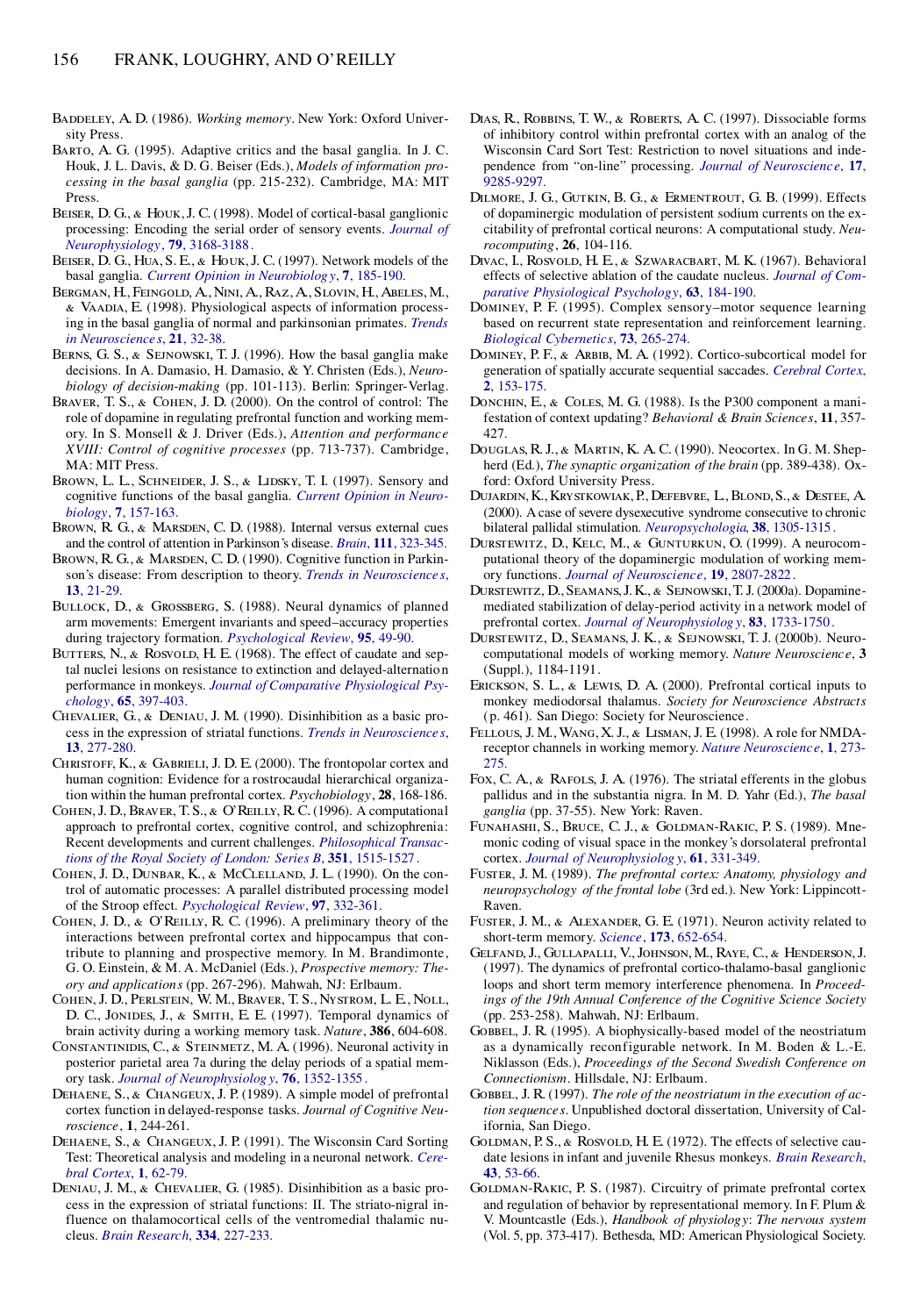- Goldman-Rakic, P. S., & Friedman, H. R. (1991). The circuitry of working memory revealed by anatomy and metabolic imaging. In H. S. Levin, H. M. Eisenberg, & A. L. Benton (Eds.), *Frontal lobe function and dysfunction* (pp. 72-91). New York: Oxford University Press.
- Gorelova, N. A., & Yang, C. R. (2000). Dopamine D1/D5 receptor activation modulates a persistent sodium current in rat prefrontal cortical neurons in vitro. *[Journal of Neurophysiolog](http://lindoro.catchword.com/nw=1/rpsv/cgi-bin/linker?ext=a&reqidx=/0022-3077^28^2984L.75[aid=1532830]) y*, **84**, 75-87.
- Graybiel, A. M., & Kimura, M. (1995). Adaptive neural networks in the basal ganglia. In J. C. Houk, J. L. Davis, & D. G. Beiser (Eds.), *Models of information processing in the basal ganglia* (pp. 103-116). Cambridge, MA: MIT Press.
- Guigon, E., Dorizzi, B., Burnod, Y., & Schultz, W. (1995). Neural correlates of learning in the prefrontal cortex of the monkey: A pre dictive model. *Cerebral Cortex*, **2**, 135-147.
- HIKOSAKA, O. (1989). Role of basal ganglia in initiation of voluntary movements. In M. A. Arbib & S. Amari (Eds.), *Dynamic interactions in neural networks: Models and data* (pp. 153-167). Berlin: Springer- Verlag.
- Hochreiter, S., & Schmidhuber, J. (1997). Long short-term memory. *[Neural Computation](http://lindoro.catchword.com/nw=1/rpsv/cgi-bin/linker?ext=a&reqidx=/0899-7667^28^299L.1735[aid=1532832])*, **9**, 1735-1780.
- HOSHI, E., SHIMA, K., & TANJI, J. (2000). Neuronal activity in the primate prefrontal cortex in the process of motor selection based on two behavioral rules. *[Journal of Neurophysiolog](http://lindoro.catchword.com/nw=1/rpsv/cgi-bin/linker?ext=a&reqidx=/0022-3077^28^2983L.2355[aid=1510155]) y*, **83**, 2355-2373.
- Houk, J. C., Adams, J. L., & Barto, A. G. (1995). A model of how the basal ganglia generate and use neural signals that predict reinforce ment. In J. C. Houk, J. L. Davis, & D. G. Beiser (Eds.), *Models of information processing in the basal ganglia* (pp. 233-248). Cambridge, MA: MIT Press.
- Houk, J. C., & Wise, S. P. (1995). Distributed modular architectures linking basal ganglia, cerebellum, and cerebral cortex: Their role in planning and controlling action. *[Cerebral Cortex](http://lindoro.catchword.com/nw=1/rpsv/cgi-bin/linker?ext=a&reqidx=/1047-3211^28^295L.95[aid=218848])*, **5**, 95-110.
- JACKSON, S., & HOUGHTON, G. (1995). Sensorimotor selection and the basal ganglia: A neural network model. In J. C. Houk, J. L. Davis, & D. G. Beiser (Eds.), *Models of information processing in the basal ganglia* (pp. 337-368). Cambridge, MA: MIT Press.
- Jaeger, D., Kita, H., & Wilson, C. J. (1994). Surround inhibition among projection neurons is weak or nonexistent in the rat neostriatum. *[Journal of Neurophysiolog](http://lindoro.catchword.com/nw=1/rpsv/cgi-bin/linker?ext=a&reqidx=/0022-3077^28^2972L.2555[aid=1532833]) y*, **72**, 2555-2558.
- Koechlin, E., Basso, G., Pietrini, P., Panzer, S., & Grafman, J. (1999). The role of the anterior prefrontal cortex in human cognition. *Nature*, **399**, 148-151.
- KROPOTOV, J. D., & ETLINGER, S. C. (1999). Selection of actions in the basal ganglia-thalamocoritcal circuits: Review and model. *[Interna](http://lindoro.catchword.com/nw=1/rpsv/cgi-bin/linker?ext=a&reqidx=/0167-8760^28^2931L.197[aid=1532835])[tional Journal of Psychophysiolog](http://lindoro.catchword.com/nw=1/rpsv/cgi-bin/linker?ext=a&reqidx=/0167-8760^28^2931L.197[aid=1532835]) y*, **31**, 197-217.
- KUBOTA, K., & NIKI, H. (1971). Prefrontal cortical unit activity and delayed alternation performance in monkeys. *[Journal of Neurophysiol](http://lindoro.catchword.com/nw=1/rpsv/cgi-bin/linker?ext=a&reqidx=/0022-3077^28^2934L.337[aid=1532836]) ogy*, **34**[, 337-347.](http://lindoro.catchword.com/nw=1/rpsv/cgi-bin/linker?ext=a&reqidx=/0022-3077^28^2934L.337[aid=1532836])
- Lange, H., Thorner, G., & Hopf, A. (1976). Morphometric-statistical structure analysis of human striatum, pallidum, and nucleus subthal amicus: III. Nucleus subthalamicus. *[Journal für Hirnforschung](http://lindoro.catchword.com/nw=1/rpsv/cgi-bin/linker?ext=a&reqidx=/0021-8359^28^2917L.31[aid=1532837])*, **17**, [31-41.](http://lindoro.catchword.com/nw=1/rpsv/cgi-bin/linker?ext=a&reqidx=/0021-8359^28^2917L.31[aid=1532837])
- Levitt, J. B., Lewis, D. A., Yoshioka, T., & Lund, J. S.(1993). Topography of pyramidal neuron intrinsic connections in macaque monkey prefrontal cortex (areas 9 & 46). *[Journal of Comparative Neurology](http://lindoro.catchword.com/nw=1/rpsv/cgi-bin/linker?ext=a&reqidx=/0021-9967^28^29338L.360[aid=1192814])*, **338**[, 360-376.](http://lindoro.catchword.com/nw=1/rpsv/cgi-bin/linker?ext=a&reqidx=/0021-9967^28^29338L.360[aid=1192814])
- Lewis, B. L., & O'Donnell, P. (2000). Ventral tegmental area afferents to the prefrontal cortex maintain membrane potential "up" states in pyramidal neurons via D1 dopamine receptors. *[Cerebral Cortex](http://lindoro.catchword.com/nw=1/rpsv/cgi-bin/linker?ext=a&reqidx=/1047-3211^28^2910L.1168[aid=1532838])*, **10**, [1168-1175.](http://lindoro.catchword.com/nw=1/rpsv/cgi-bin/linker?ext=a&reqidx=/1047-3211^28^2910L.1168[aid=1532838])
- Matsumoto, N., Hanakawa, T., Maki, S., Graybiel, A. M., & Kimura, M. (1999). Role of nigrostriatal dopamine system in learning to perform sequential motor tasks in a predictive manner. *[Jour](http://lindoro.catchword.com/nw=1/rpsv/cgi-bin/linker?ext=a&reqidx=/0022-3077^28^2982L.978[aid=1532839])[nal of Neurophysiolog](http://lindoro.catchword.com/nw=1/rpsv/cgi-bin/linker?ext=a&reqidx=/0022-3077^28^2982L.978[aid=1532839]) y*, **82**, 978-998.
- McClelland, J. L., McNaughton, B. L., & O'Reilly, R. C. (1995). Why there are complementary learning systems in the hippocampus and neocortex: Insights from the successes and failures of connectionist models of learning and memory. *[Psychological Review](http://lindoro.catchword.com/nw=1/rpsv/cgi-bin/linker?ext=a&reqidx=/0033-295X^28^29102L.419[aid=19110])*, **102**, 419- [457.](http://lindoro.catchword.com/nw=1/rpsv/cgi-bin/linker?ext=a&reqidx=/0033-295X^28^29102L.419[aid=19110])
- McFarland, N. R., & Haber, S. N. (2000). Convergent inputs from thalamic motor nuclei and frontal cortical areas to the dorsal striatum in the primate. *[Journal of Neuroscience](http://lindoro.catchword.com/nw=1/rpsv/cgi-bin/linker?ext=a&reqidx=/0270-6474^28^2920L.3798[aid=1532840])*, **20**, 3798-3813.

MIDDLETON, F. A., & STRICK, P. L. (2000a). Basal ganglia and cerebel-

lar loops: Motor and cognitive circuits. *[Brain Research Reviews](http://lindoro.catchword.com/nw=1/rpsv/cgi-bin/linker?ext=a&reqidx=/0165-0173^28^2931L.236[aid=1532841])*, **31**, [236-250.](http://lindoro.catchword.com/nw=1/rpsv/cgi-bin/linker?ext=a&reqidx=/0165-0173^28^2931L.236[aid=1532841])

- MIDDLETON, F. A., & STRICK, P. L. (2000b). Basal ganglia output and cognition: Evidence from anatomical, behavioral, and clinical studies. *[Brain & Cognition](http://lindoro.catchword.com/nw=1/rpsv/cgi-bin/linker?ext=a&reqidx=/0278-2626^28^2942L.183[aid=1532842])*, **42**, 183-200.
- Miller, E. K., Erickson, C. A., & Desimone, R. (1996). Neural mech anisms of visual working memory in prefontal cortex of the macaque. *[Journal of Neuroscience](http://lindoro.catchword.com/nw=1/rpsv/cgi-bin/linker?ext=a&reqidx=/0270-6474^28^2916L.5154[aid=212263])*, **16**, 5154-5167.
- Miyake, A., & Shah, P. (Eds.) (1999). *Models of working memory: Mechanisms of active maintenance and executive control.* New York: Cambridge University Press.
- MIYASHITA, Y., & CHANG, H. S. (1988). Neuronal correlate of pictorial short-term memory in the primate temporal cortex. *Nature*, **331**, 68-70.
- Montague, P. R., Dayan, P., & Sejnowski, T. J. (1996). A framework for mesencephalic dopamine systems based on predictive Hebbian learning. *[Journal of Neuroscience](http://lindoro.catchword.com/nw=1/rpsv/cgi-bin/linker?ext=a&reqidx=/0270-6474^28^2916L.1936[aid=56971])*, **16**, 1936-1947.
- Moody, S. L., Wise, S. P., di Pellegrino, G., & Zipser, D. (1998). A model that accounts for activity in primate frontal cortex during a delayed matching-to-sample task. *[Journal of Neuroscience](http://lindoro.catchword.com/nw=1/rpsv/cgi-bin/linker?ext=a&reqidx=/0270-6474^28^2918L.399[aid=212736])*, **18**, 399-410.
- Munakata, Y. (1998). Infant perseveration and implications for object permanence theories: A PDP model of the A-not-B task. *[Develop](http://lindoro.catchword.com/nw=1/rpsv/cgi-bin/linker?ext=a&reqidx=/1363-755X^28^291L.161[aid=1532843])[mental Science](http://lindoro.catchword.com/nw=1/rpsv/cgi-bin/linker?ext=a&reqidx=/1363-755X^28^291L.161[aid=1532843])*, **1**, 161-184.
- NEAFSEY, E. J., HULL, C. D., & BUCHWALD, N. A. (1978). Preparation for movement in the cat: I. Unit activity in the cerebral cortex. *[Elec](http://lindoro.catchword.com/nw=1/rpsv/cgi-bin/linker?ext=a&reqidx=/0013-4694^28^2944L.714[aid=1532844])[troencephalography & Clinical Neurophysiolog](http://lindoro.catchword.com/nw=1/rpsv/cgi-bin/linker?ext=a&reqidx=/0013-4694^28^2944L.714[aid=1532844]) y*, **44**, 714-723.
- NORMAN, D., & SHALLICE, T. (1986). Attention to action: Willed and automatic control of behavior. In R. Davidson, G. Schwartz, & D. Shapiro (Eds.), *Consciousness and self-regulation: Advances in research and theory* (Vol. 4, pp. 1-18). New York: Plenum.
- Nystrom, L. E., Braver, T. S., Sabb, F. W., Delgado, M.R., Noll, D.C., & Cohen, J. D. (2000). Working memory for letters, shapes, and lo cations: fMRI evidence against stimulus-based regional organization in human prefrontal cortex. *[NeuroImage](http://lindoro.catchword.com/nw=1/rpsv/cgi-bin/linker?ext=a&reqidx=/1053-8119^28^2911L.424[aid=1183598])*, **11**, 424-446.
- O'Reilly, R. C. (1998). Six principles for biologically-based computational models of cortical cognition. *[Trends in Cognitive Sciences](http://lindoro.catchword.com/nw=1/rpsv/cgi-bin/linker?ext=a&reqidx=/1364-6613^28^292L.455[aid=1415422])*, **2**, [455-462.](http://lindoro.catchword.com/nw=1/rpsv/cgi-bin/linker?ext=a&reqidx=/1364-6613^28^292L.455[aid=1415422])
- O'Reilly, R. C., Braver, T. S., & Cohen, J. D. (1999). A biologically based computational model of working memory. In A. Miyake & P. Shah (Eds.), *Models of working memory: Mechanisms of active maintenance and executive control* (pp. 375-411). New York: Cam bridge University Press.
- O'Reilly, R. C., & McClelland, J. L. (1994). Hippocampal conjunctive encoding, storage, and recall: Avoiding a tradeoff. *[Hippocam](http://lindoro.catchword.com/nw=1/rpsv/cgi-bin/linker?ext=a&reqidx=/1050-9631^28^294L.661[aid=215375])pus*, **4**[, 661-682.](http://lindoro.catchword.com/nw=1/rpsv/cgi-bin/linker?ext=a&reqidx=/1050-9631^28^294L.661[aid=215375])
- O'Reilly, R. C., & Munakata, Y. (2000). *Computational explorations in cognitive neuroscience: Understanding the mind by simulating the brain*. Cambridge, MA: MIT Press.
- O'Reilly, R. C., Noelle, D., Braver, T. S., & Cohen, J. D. (2001). *Prefrontal cortex and dynamic categorization tasks: Representational organization and neuromodulatory control*. Manuscript submitted for publication.
- O'REILLY, R. C., & RUDY, J. W. (2000). Computational principles of learning in the neocortex and hippocampus. *[Hippocampus](http://lindoro.catchword.com/nw=1/rpsv/cgi-bin/linker?ext=a&reqidx=/1050-9631^28^2910L.389[aid=1192817])*, **10**, 389- [397.](http://lindoro.catchword.com/nw=1/rpsv/cgi-bin/linker?ext=a&reqidx=/1050-9631^28^2910L.389[aid=1192817])
- O'REILLY, R. C., & RUDY, J. W. (2001). Conjunctive representations in learning and memory: Principles of cortical and hippocampal function. *[Psychological Review](http://lindoro.catchword.com/nw=1/rpsv/cgi-bin/linker?ext=a&reqidx=/0033-295X^28^29108L.311[aid=1532845])*, **108**, 311-345.
- Owen, A. M., Doyon, J., Dagher, A., Sadikot, A., & Evans, A. C. (1998). Abnormal basal ganglia outflow in Parkinson's disease identified with PET: Implications for higher cortical functions. *[Brain](http://lindoro.catchword.com/nw=1/rpsv/cgi-bin/linker?ext=a&reqidx=/0006-8950^28^29121L.949[aid=1532846])*, **121**, [949-965.](http://lindoro.catchword.com/nw=1/rpsv/cgi-bin/linker?ext=a&reqidx=/0006-8950^28^29121L.949[aid=1532846])
- Owen, A. M., Roberts, A. C., Hodges, J. R., Summers, B. A., Polkey, C. E., & ROBBINS, T. W. (1993). Contrasting mechanisms of impaired attentional set-shifting in patients with frontal lobe damage or Parkin son's disease. *Brain*, **116**[, 1159-1175.](http://lindoro.catchword.com/nw=1/rpsv/cgi-bin/linker?ext=a&reqidx=/0006-8950^28^29116L.1159[aid=212024])
- Passingham, R. E. (1993). *The frontal lobes and voluntary action*. Oxford: Oxford University Press.
- PETRIDES, M. (1994). Frontal lobes and working memory: Evidence from investigations of the effects of cortical excisions in nonhuman primates. In F. Boller & J. Grafman (Eds.), *Handbook of neuropsy chology* (Vol. 9, pp. 59-82). Amsterdam: Elsevier.

PUCAK, M. L., LEVITT, J. B., LUND, J. S., & LEWIS, D. A. (1996). Pat-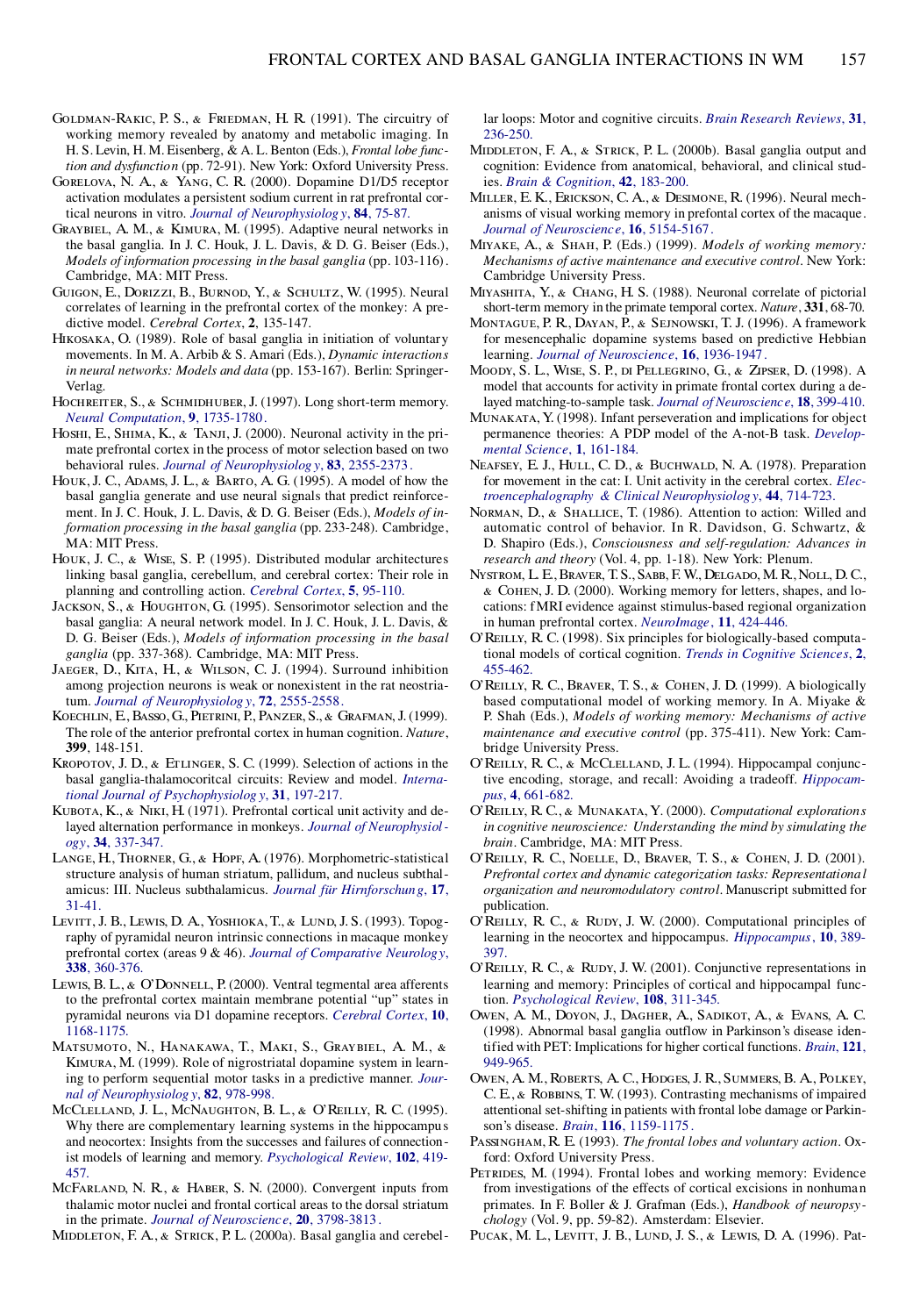terns of intrinsic and associational circuitry in monkey prefrontal cortex. *[Journal of Comparative Neurology](http://lindoro.catchword.com/nw=1/rpsv/cgi-bin/linker?ext=a&reqidx=/0021-9967^28^29376L.614[aid=1532847])*, **376**, 614-630.

- Rao, S. C., Rainer, G., & Miller, E. K. (1997, May). Integration of what and where in the primate prefrontal cortex. *Science*, **276**[, 821-824.](http://lindoro.catchword.com/nw=1/rpsv/cgi-bin/linker?ext=a&reqidx=/0036-8075^28^29276L.821[aid=213496])
- Rao, S. G., Williams, G. V., & Goldman-Rakic, P. S. (1999). Isodirectional tuning of adjacent interneurons and pyramidal cells during working memory: Evidence for microcolumnar organization in PFC. *[Journal of Neurophysiolog](http://lindoro.catchword.com/nw=1/rpsv/cgi-bin/linker?ext=a&reqidx=/0022-3077^28^2981L.1903[aid=1532848]) y*, **81**, 1903-1916.
- Robbins, T. W., Shallice, T., Burgess, P. W., James, M., Rogers, R. D., WARBURTON, E., & WISE, R. S. J. (1995). Selective impairments in self-ordered working memory in a patient with a unilateral striatal le sion. *Neurocase*, **1**, 217-230.
- SCHNEIDER, J. S. (1987). Basal ganglia-motor influences: Role of sensory gating. In J. S. Schneider & T. I. Lidsky (Eds.), *Basal ganglia and behavior: Sensory aspects of motor functioning* (pp. 103-121). Toronto: Hans Huber.
- SCHULTZ, W., APICELLA, P., & LJUNGBERG, T. (1993). Responses of monkey dopamine neurons to reward and conditioned stimuli during successive steps of learning a delayed response task. *[Journal of Neu](http://lindoro.catchword.com/nw=1/rpsv/cgi-bin/linker?ext=a&reqidx=/0270-6474^28^2913L.900[aid=846967]) roscience*, **13**[, 900-913.](http://lindoro.catchword.com/nw=1/rpsv/cgi-bin/linker?ext=a&reqidx=/0270-6474^28^2913L.900[aid=846967])
- Schultz, W., Apicella, P., Romo, R., & Scarnati, E. (1995). Context dependent activity in primate striatum reflecting past and future be havioral events. In J. C. Houk, J. L. Davis, & D. G. Beiser (Eds.), *Models of information processing in the basal ganglia* (pp. 11-28). Cambridge, MA: MIT Press.
- Schultz, W., Dayan, P., & Montague, P. R. (1997, March). A neural substrate of prediction and reward. *Science*, **275**[, 1593-1599.](http://lindoro.catchword.com/nw=1/rpsv/cgi-bin/linker?ext=a&reqidx=/0036-8075^28^29275L.1593[aid=212511])
- SCHULTZ, W., ROMO, R., LJUNGBERG, T., MIRENOWICZ, J., HOLLERman, J. R., & Dickinson, A. (1995). Reward-related signals carried by dopamine neurons. In J. C. Houk, J. L. Davis, & D. G. Beiser (Eds.), *Models of information processing in the basal ganglia* (pp. 233-248). Cambridge, MA: MIT Press.
- Seung, H. S. (1998). Continuous attractors and oculomotor control. *[Neural Networks](http://lindoro.catchword.com/nw=1/rpsv/cgi-bin/linker?ext=a&reqidx=/0893-6080^28^2911L.1253[aid=1532850])*, **11**, 1253-1258.
- Shallice, T. (1988). *From neuropsychology to mental structure*. New York: Cambridge University Press.
- SHIMA, K., & TANJI, J. (1998). Both supplementary and presupplementary motor areas are crucial for the temporal organization of multiple movements. *[Journal of Neurophysiolog](http://lindoro.catchword.com/nw=1/rpsv/cgi-bin/linker?ext=a&reqidx=/0022-3077^28^2980L.3247[aid=1532851]) y*, **80**, 3247-3260.
- SMITH, E. E., & JONIDES, J. (1997). Working memory: A view from neuroimaging. *[Cognitive Psychology](http://lindoro.catchword.com/nw=1/rpsv/cgi-bin/linker?ext=a&reqidx=/0010-0285^28^2933L.5[aid=213742])*, **33**, 5-42.
- Surmeier, D. J., & Kitai, S. T. (1999). D1 and D2 modulation of sodium and potassium currents in rat neostriatal neurons. *[Progress in](http://lindoro.catchword.com/nw=1/rpsv/cgi-bin/linker?ext=a&reqidx=/0079-6123^28^2999L.309[aid=1532852]) [Brain Research](http://lindoro.catchword.com/nw=1/rpsv/cgi-bin/linker?ext=a&reqidx=/0079-6123^28^2999L.309[aid=1532852])*, **99**, 309-324.
- TANAKA, S., & OKADA, S. (1999). Functional prefrontal cortical circuitry for visuospatial working memory formation: A computational model. *[Neurocomputing](http://lindoro.catchword.com/nw=1/rpsv/cgi-bin/linker?ext=a&reqidx=/0925-2312^28^2926L.891[aid=1532853])*, **26**, 891-899.
- Taylor, J. G., & Taylor, N. R. (2000). Analysis of recurrent cortico basal ganglia-thalamic loops for working memory. *[Biological Cy](http://lindoro.catchword.com/nw=1/rpsv/cgi-bin/linker?ext=a&reqidx=/0340-1200^28^2982L.415[aid=1532854]) bernetics*, **82**[, 415-432.](http://lindoro.catchword.com/nw=1/rpsv/cgi-bin/linker?ext=a&reqidx=/0340-1200^28^2982L.415[aid=1532854])
- Trepanier, L. L., Saint-Cyr, J. A., Lozano, A. M., & Lang, A. E. (1998). Neuropsychological consequences of posteroventral pallidotomy for the treatment of Parkinson's disease. *[Neurology](http://lindoro.catchword.com/nw=1/rpsv/cgi-bin/linker?ext=a&reqidx=/0340-5354^28^2951L.207[aid=1532855])*, **51**, 207-215.
- TSUNG, F.-S., & COTTRELL, G. W. (1993). Learning simple arithmetic procedures. *[Connection Science](http://lindoro.catchword.com/nw=1/rpsv/cgi-bin/linker?ext=a&reqidx=/0954-0091^28^295L.37[aid=303197])*, **5**, 37-58.
- Wang, X.-J. (1999). Synaptic basis of cortical persistent activity: The importance of NMDA receptors to working memory. *[Journal of Neu](http://lindoro.catchword.com/nw=1/rpsv/cgi-bin/linker?ext=a&reqidx=/0270-6474^28^2919L.9587[aid=1532856]) roscience*, **19**[, 9587-9603.](http://lindoro.catchword.com/nw=1/rpsv/cgi-bin/linker?ext=a&reqidx=/0270-6474^28^2919L.9587[aid=1532856])
- WATANABE, M. (1992). Frontal units of the monkey coding the associative significance of visual and auditory stimuli. *[Experimental](http://lindoro.catchword.com/nw=1/rpsv/cgi-bin/linker?ext=a&reqidx=/0014-4819^28^2989L.233[aid=1532857]) [Brain Research](http://lindoro.catchword.com/nw=1/rpsv/cgi-bin/linker?ext=a&reqidx=/0014-4819^28^2989L.233[aid=1532857])*, **89**, 233-247.
- Wickens, J. [R.] (1993). *A theory of the striatum*. Oxford: Pergamon Press.
- Wickens, J. [R.] (1997). Basal ganglia: Structure and computations. *Network: Computation in Neural Systems*, **8**, R77-R109.
- Wickens, J. R., Kotter, R., & Alexander, M. E. (1995). Effects of local connectivity on striatal function: Simulation and analysis of a model. *Synapse*, **20**[, 281-298.](http://lindoro.catchword.com/nw=1/rpsv/cgi-bin/linker?ext=a&reqidx=/0887-4476^28^2920L.281[aid=1532858])
- WILSON, C. J. (1993). The generation of natural firing patterns in neostriatal neurons. In G. W. Arbuthnott & P. C. Emson (Eds.), *Chemical signalling in the basal ganglia* (Progress in Brain Research, Vol. 99, pp. 277-297). Amsterdam: Elsevier.
- Wilson, F. A. W., Scalaidhe, S. P. O., & Goldman-Rakic, P. S. (1993). Dissociation of object and spatial processing domains in pri mate prefrontal cortex. *Science*, **260**[, 1955-1957.](http://lindoro.catchword.com/nw=1/rpsv/cgi-bin/linker?ext=a&reqidx=/0036-8075^28^29260L.1955[aid=211670])
- Wise, S. P. (1985). The primate premotor cortex: Past, present, and preparatory. *[Annual Review of Neuroscience](http://lindoro.catchword.com/nw=1/rpsv/cgi-bin/linker?ext=a&reqidx=/0147-006X^28^298L.1[aid=259000])*, **8**, 1-19.
- WISE, S. P., MURRAY, E. A., & GERFEN, C. R. (1996). The frontal cortexbasal ganglia system in primates. *[Critical Reviews in Neurobiolog](http://lindoro.catchword.com/nw=1/rpsv/cgi-bin/linker?ext=a&reqidx=/0892-0915^28^2910L.317[aid=212748]) y*,**10**[, 317-356.](http://lindoro.catchword.com/nw=1/rpsv/cgi-bin/linker?ext=a&reqidx=/0892-0915^28^2910L.317[aid=212748])
- Zipser, D. (1991). Recurrent network model of the neural mechanism of short-term active memory. *[Neural Computation](http://lindoro.catchword.com/nw=1/rpsv/cgi-bin/linker?ext=a&reqidx=/0899-7667^28^293L.179[aid=212749])*, **3**, 179-193.
- Zipser, D., Kehoe, B., Littlewort, G., & Fuster, J. (1993). A spiking network model of short-term active memory. *[Journal of Neuro](http://lindoro.catchword.com/nw=1/rpsv/cgi-bin/linker?ext=a&reqidx=/0270-6474^28^2913L.3406[aid=212751]) science*, **13**[, 3406-3420.](http://lindoro.catchword.com/nw=1/rpsv/cgi-bin/linker?ext=a&reqidx=/0270-6474^28^2913L.3406[aid=212751])

#### **NOTES**

1. Other variations in target sequences for the two subtasks are pos sible and are being explored empirically.

2. Although it is still possible that other frontal areas were really maintaining the signal during the intervening stimulus activations, this explanation becomes less appealing as this phenomenon is consistently observed across many different frontal areas.

#### **APPENDIX Implementational Details**

The model is implemented using a subset of the Leabra framework (O'Reilly, 1998; O'Reilly & Munakata, 2000). The two relevant properties of this framework for the present model are (1) the use of a point neuron activation function and (2) the *k*-Winners-Take-All (*k*WTA) inhibition function that models the effects of in hibitory neurons. These two properties are described in detail below. In addition, the gating equations for modulating the intracellular maintenance ion currents in the PFC are described.

#### **Point Neuron Activation Function**

Leabra uses a point neuron activation function that models the electrophysiological properties of real neurons, while simplifying their geometry to a single point. This function is nearly as simple computationally as the standard sigmoidal activation function, but the more biologically based implementation makes it consid erably easier to model inhibitory competition, as will be described below. Furthermore, use of this function enables cognitive models to be more easily related to more physiologically detailed simulations, thereby fa cilitating bridge building between biology and cognition.

The membrane potential  $V_m$  is updated as a function of ionic conductances  $g$  with reversal (driving) potentials *E* as follows:

$$
\frac{dV_m(t)}{dt} = \tau \sum_c g_c(t) \overline{g}_c \Big[ E_c - V_m(t) \Big],\tag{1}
$$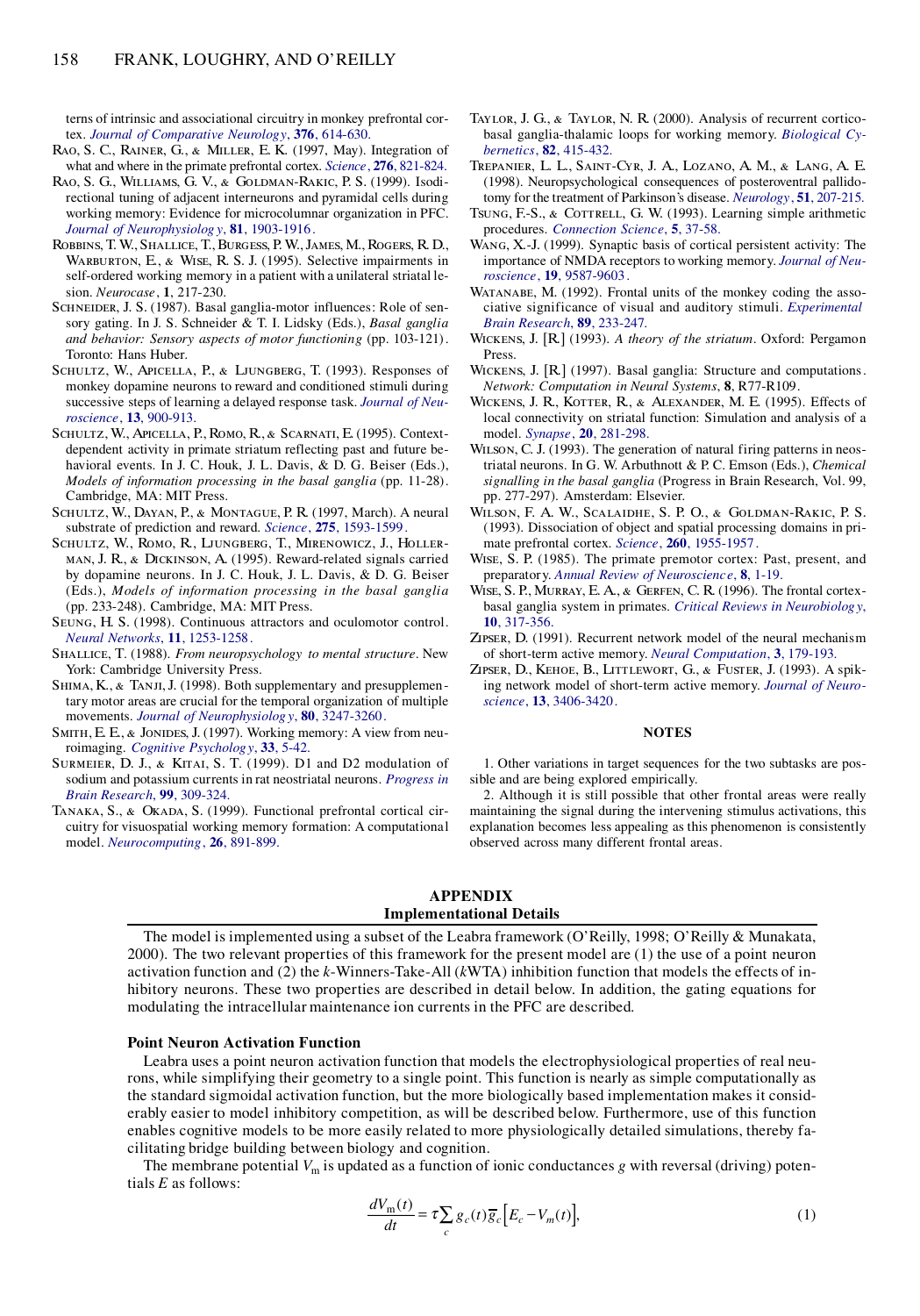#### **APPENDIX (Continued)**

with four channels (*c*) corresponding to the following: *e*, excitatory input; *l*, leak current; *i*, inhibitory input; and *h* for a hysteresis channel that reflects the action of a switchable persistent excitatory input; this *h* channel is used for the intracellular maintenance mechanism described below. Following electrophysiological con vention, the overall conductance is decomposed into a time-varying component *gc(t)*, computed as a function of the dynamic state of the network, and a constant  $\overline{g}_c$  that controls the relative influence of the different conductances.

The excitatory net input/conductance  $g_e(t)$  or  $\eta_j$  is computed as the proportion of open excitatory channels as a function of sending activations times the weight values:

$$
\eta_j = g_e(t) \le x_i w_{ij} \ge \frac{1}{n} \sum_i x_i w_{ij}.
$$
\n(2)

The inhibitory conductance is computed via the *k*WTA function described in the next section, and leak is a constant.

Activation communicated to other cells  $(y_i)$  is a thresholded ( $\Theta$ ) sigmoidal function of the membrane potential with gain parameter  $\chi$ :

$$
y_j(t) = \frac{1}{\left(1 + \frac{1}{\gamma \left[V_m(t) - \Theta\right]_+}\right)},\tag{3}
$$

where  $[x]_+$  is a threshold function that returns 0 if  $x < 0$  and  $x$  if  $x > 0$ . Note that if it returns 0, we assume  $y_i(t) = 0$ , to avoid dividing by 0. As it is, this function has a very sharp threshold, which interferes with graded learning mechanisms (e.g., gradient descent). To produce a less discontinuous deterministic function with a softer threshold, the function is convolved with a Gaussian noise kernel, which reflects the intrinsic processing noise of biological neurons:

$$
y_j^*(x) = \int_{-\infty}^{\infty} \frac{1}{\sqrt{2\pi\sigma}} e^{-x^2/(2\sigma^2)} y_j(z - x) dz,
$$
 (4)

where *x* represents the  $[V_m(t) - \Theta]_+$  value and  $y_j^*(x)$  is the noise-convolved activation for that value. In the simulation, this function is implemented by using a numerical lookup table, since an analytical solution is not possible.

### *k***-Winners-Take-All Inhibition**

Leabra uses a *k*WTA function to achieve sparse distributed representations, with two different versions having different levels of flexibility around the *k* out of *n* active units constraint. Both versions compute a uniform level of inhibitory current for all units in the layer as follows:

$$
g_i = g_{k+1}^{\Theta} + q \left( g_k^{\Theta} - g_{k+1}^{\Theta} \right),\tag{5}
$$

where  $0 \le q \le 1$  is a parameter for setting the inhibition between the upper bound of  $g_k^{\Theta}$  and the lower bound of  $g_{k+1}^{\Theta}$ . These boundary inhibition values are computed as a function of the level of inhibition necessary to keep a unit right at threshold:

$$
g_t^{\Theta} = \frac{g_e^* \overline{g}_e (E_e - \Theta) + g_l \overline{g}_l (E_l - \Theta)}{\Theta - E_i},
$$
\n(6)

where  $g_e^*$  is the excitatory net input without the bias weight contribution; this allows the bias weights to override the *k*WTA constraint.

In the basic version of the *kWTA* function, which is relatively rigid about the *kWTA* constraint,  $g_k^{\Theta}$  and  $g_{k+1}^{\Theta}$  are set to the threshold inhibition value for the *k*th and  $k+1$ th most excited units, respectively. Thus, the inhibition is placed exactly to allow *k* units to be above threshold and the remainder below threshold. For this version, the *q* parameter is almost always .25, allowing the *k*th unit to be sufficiently above the inhibitory threshold.

In the *average-based* kWTA version,  $g_k^{\Theta}$  is the average  $g_t^{\Theta}$  value for the top *k* most excited units, and  $g_{k+1}^{\Theta}$ is the average of  $g^{\Theta}_{i}$  for the remaining  $n - k$  units. This version allows for more flexibility in the actual number of units active depending on the nature of the activation distribution in the layer and the value of the  $q$  parameter (which is typically between .5 and .7, depending on the level of sparseness in the layer, with a standard default value of .6).

Activation dynamics similar to those produced by the *k*WTA function have been shown to result from sim ulated inhibitory interneurons that project both feedforward and feedback inhibition (O'Reilly & Munakata, 2000). Thus, although the *k*WTA function is somewhat biologically implausible in its implementation (e.g., requiring global information about activation states and using sorting mechanisms), it provides a computationally effective approximation to biologically plausible inhibitory dynamics.